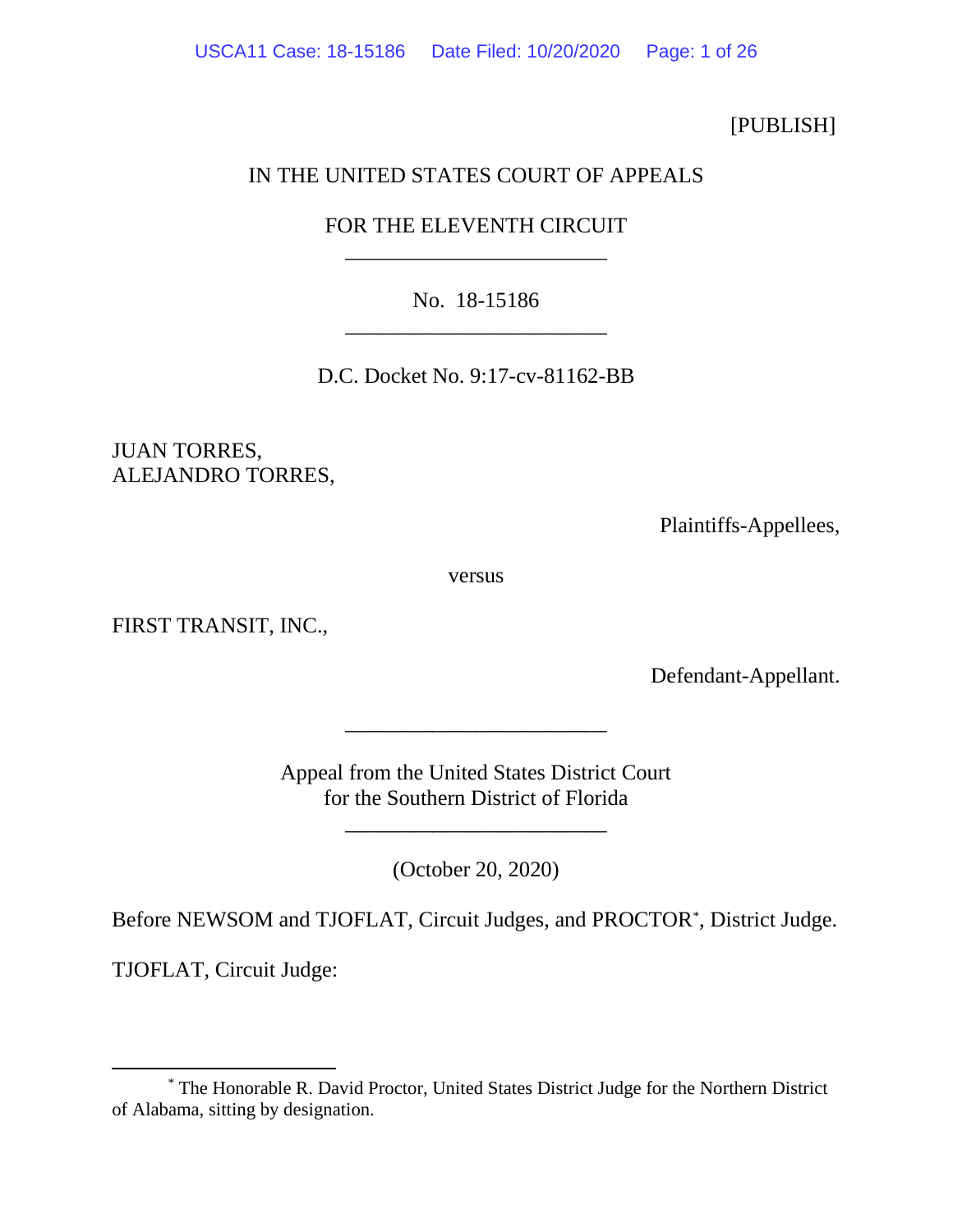I.

On September 30, 2017, a bus owned by First Transit, Inc. ("First Transit") struck a vehicle occupied by Juan Torres and Alejandro Torres ("the Torreses") at the intersection of North Military Trail and NW 19th Street in Boca Raton, Florida. The Torreses were severely injured. Juan Torres suffered fractures to his spine, right leg, and right ankle; Alejandro Torres suffered fractures to his ribs, right leg, and sternum. The Torreses brought a claim for damages against First Transit in the United States District Court for the Southern District of Florida, alleging that the driver of First Transit's vehicle was negligent and that First Transit was responsible for the Torreses' injuries. First Transit admitted liability, and the District Court held a three-day jury trial on the issue of the amount of damages incurred by the Torreses. The jury awarded Alejandro Torres a total of \$2,496,261.13 in damages, and the jury awarded Juan Torres a total of \$4,927,604.38 in damages.<sup>[1](#page-1-0)</sup>

First Transit moved for a new trial based on its post-trial discovery of the litigation histories of two trial jurors, identified as Y.C. and E.S., which were not disclosed during the jury selection process. Specifically, First Transit discovered

<span id="page-1-0"></span><sup>&</sup>lt;sup>1</sup> Specifically, Alejandro Torres was awarded \$396,261.13 in past medical expenses incurred, \$600,000 in past pain and suffering damages, and \$1,500,000 in future pain and suffering damages. Juan Torres was awarded \$877,604.38 in past medical expenses, \$1,050,000 in past pain and suffering damages, and \$3,000,000 in future pain and suffering damages.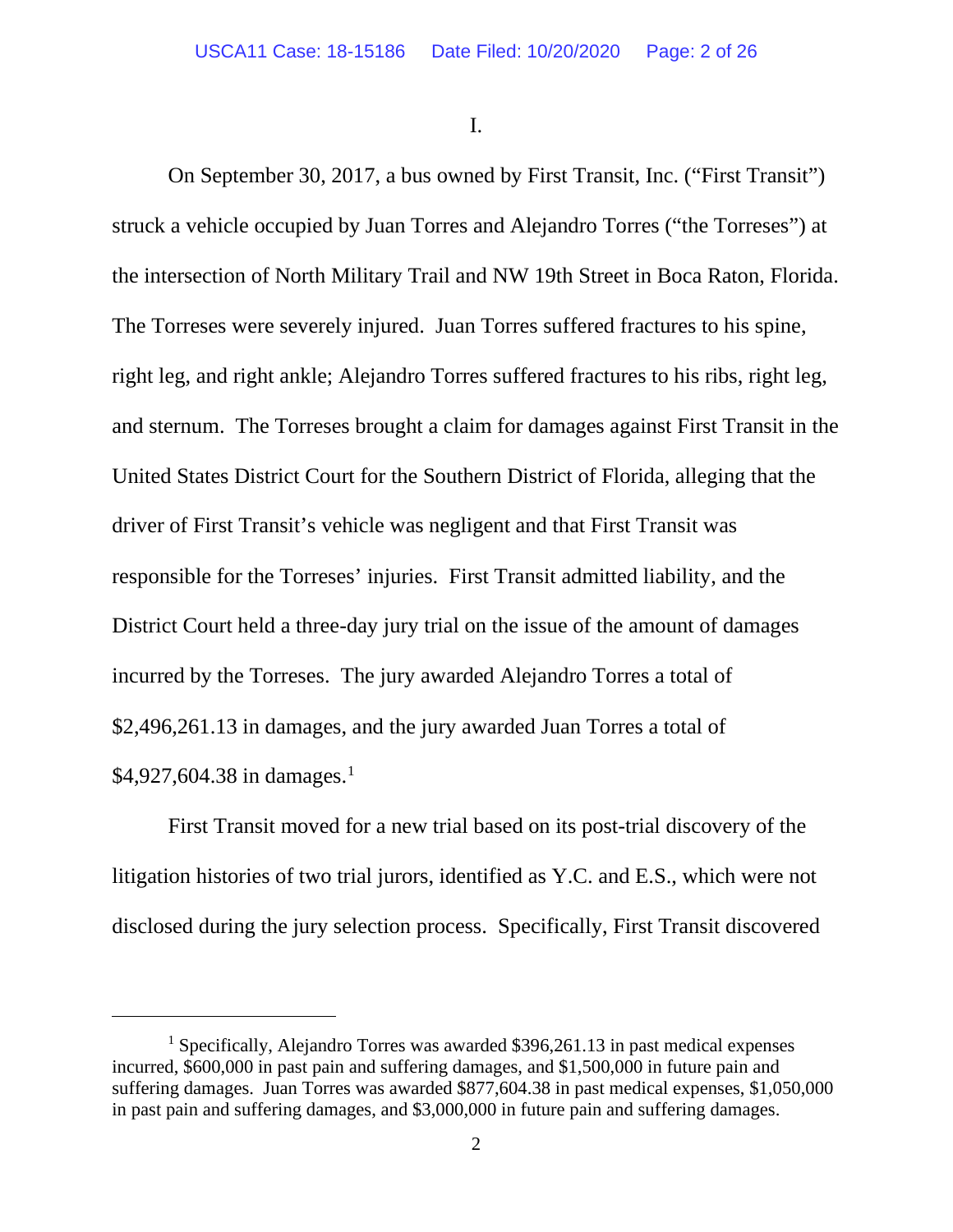that Juror Y.C. had been a defendant in eight civil litigation matters, and Juror E.S. had been involved in five civil litigation matters.  $2 \text{ Y.C.'s}$  $2 \text{ Y.C.'s}$  litigation history includes multiple suits to collect unpaid credit card debt, two foreclosure actions on property for which she was a mortgagor, and a lawsuit of undisclosed nature brought against her by the state of Florida. E.S.'s litigation history includes two foreclosure actions brought by a condominium association for his failure to pay assessments, costs, and fees associated with his unit, as well as several suits brought against him to collect unpaid debts.

The jurors in this case completed two forms prior to trial. The first, a "juror qualification form," is part of the District Court's juror selection plan and was mailed to prospective jurors alongside their jury summons to help the District Court determine the prospective jurors' eligibility to serve. United States District Court for the Southern District of Florida, *Plan For The Random Selection Of Grand And Petit Jurors* (May 5, 2010), available at

https://www.flsd.uscourts.gov/sites/flsd/files/JuryPlan.pdf. All prospective jurors were required to complete this questionnaire and return it to the clerk of court. *See id.* at Section VII, "Drawing of Names from the Master Jury Wheel; Completion of Juror Summons and Questionnaire Form" (incorporating 28 U.S.C. § 1864(a)).

<span id="page-2-0"></span> $2$  Though the District Court suggested that E.S.'s litigation history included a sixth matter, a personal bankruptcy, the evidence provided by First Transit does not appear to include any bankruptcy filings.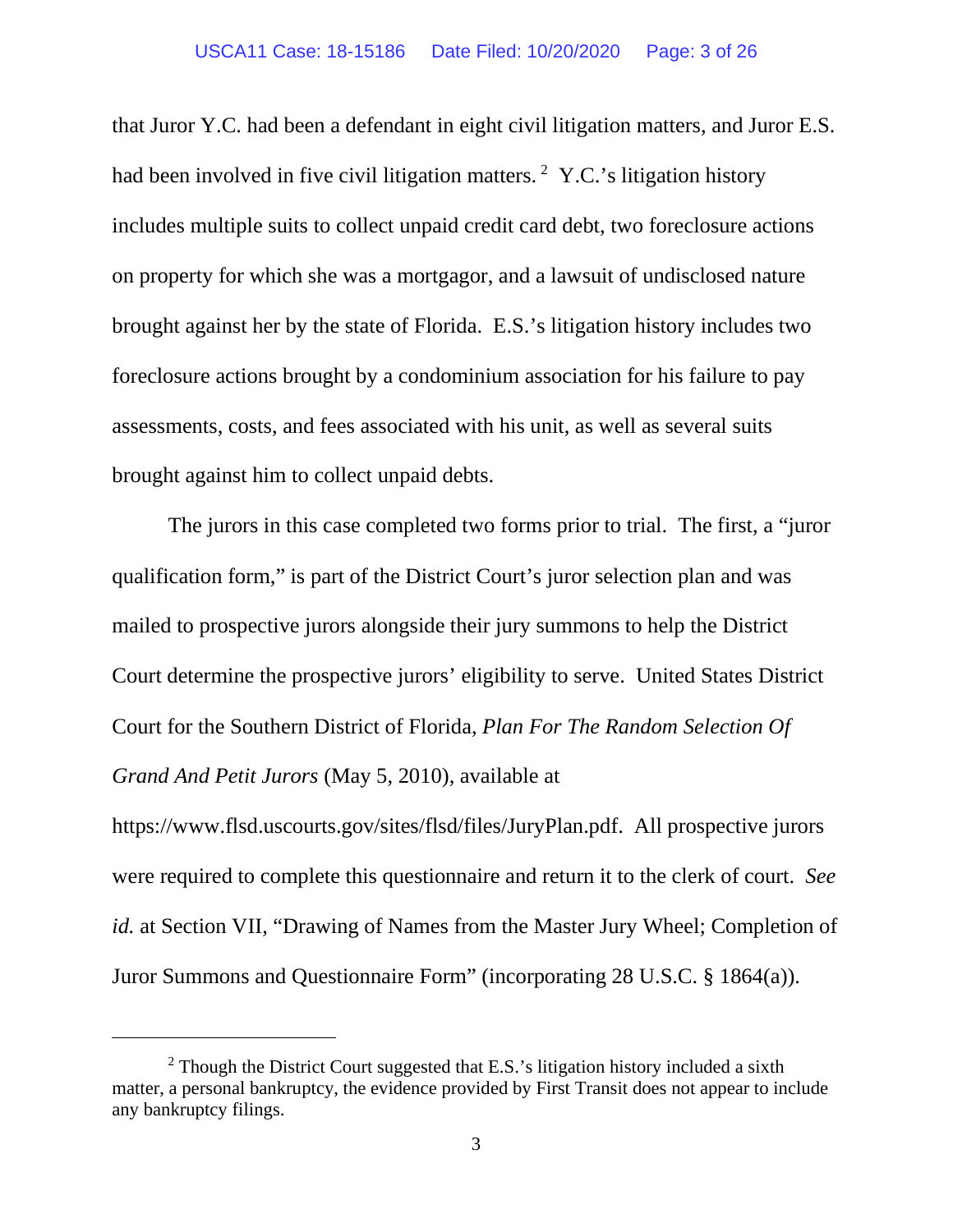Once the venire was summoned pursuant to the District Court's juror selection plan, the prospective jurors assigned to District Judge Bloom's court completed a second form, Judge Bloom's "Juror Questionnaire in Civil Cases" (the "juror questionnaire"), which we have attached to this opinion for ease of reference. *See* Attachment 1. Generally speaking, the juror questionnaire covers subjects like the prospective jurors' education, employment, and hobbies, as well as the prospective jurors' previous experiences in lawsuits and with juries. *Id*. The prospective jurors were not aware of the subject matter of this case at the time they responded to the juror questionnaire, and the questionnaire was completed prior to the commencement of *voir dire*. Indeed, the District Court acknowledged before *voir dire* began that the parties' need for background questioning of the jurors was obviated by the fact that their counsel "ha[d] the benefit of the completed [juror] questionnaires."[3](#page-3-0)

First Transit's motion for a new trial focused on Y.C.'s and E.S.'s responses to a question on the juror questionnaire and to a question posed on *voir dire*. On question 10 of the juror questionnaire, prospective jurors were asked: "If you and/or a close family member or friend has ever been a party to a lawsuit (i.e., sued

<span id="page-3-0"></span><sup>3</sup> Although the juror questionnaire was completed prior to *voir dire*, a prospective juror's answers to the questionnaire are treated as equivalent to answers on *voir dire*. *See, e.g.*, *United States v. North*, 910 F.2d 843, 903–04 (D.C. Cir.) (juror's concealment of brothers' prior criminal convictions on questionnaire treated as "juror withhold[ing] critical information on *voir dire*"), *opinion withdrawn and superseded in part on other grounds*, 920 F.2d 940 (D.C. Cir. 1990).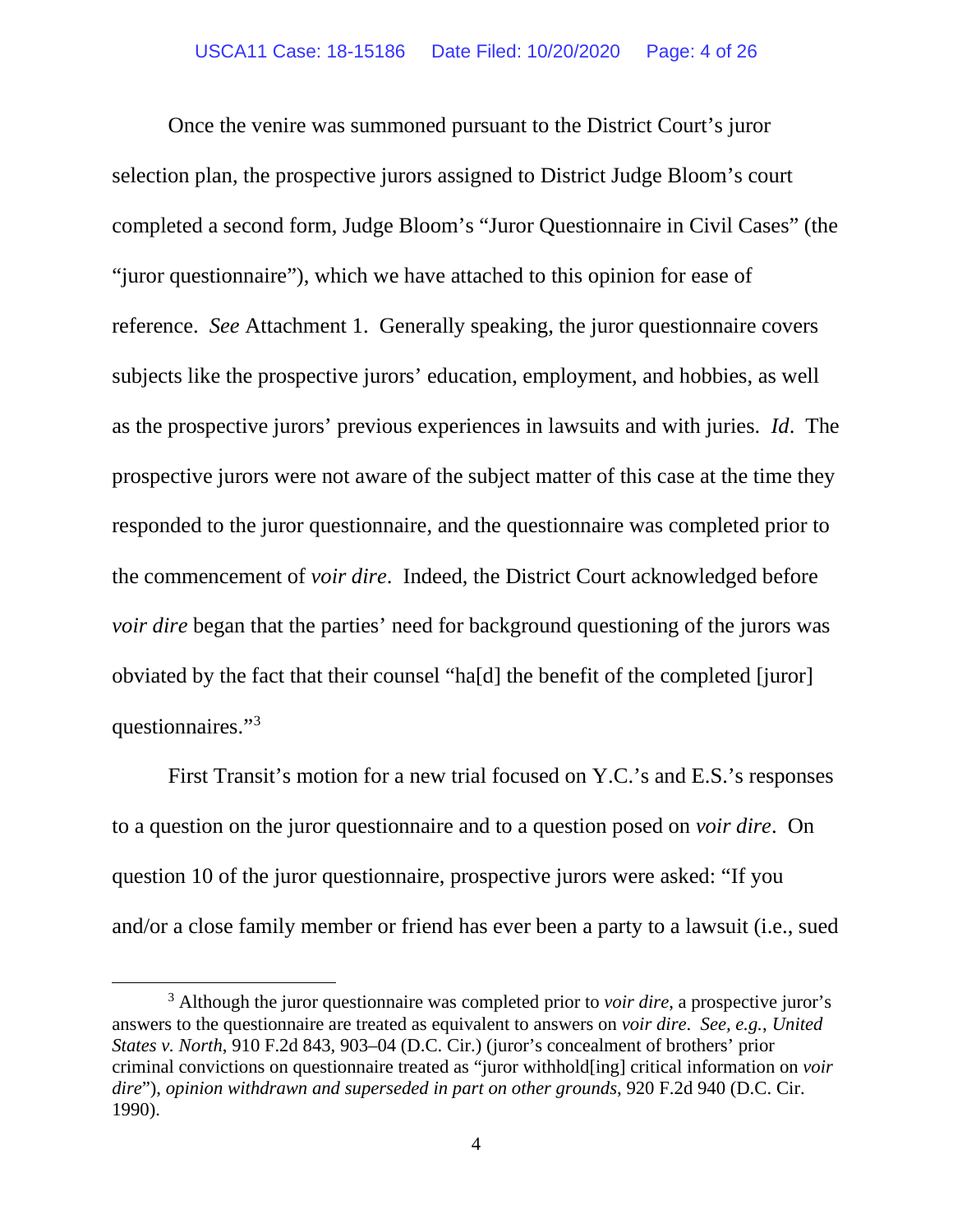#### USCA11 Case: 18-15186 Date Filed: 10/20/2020 Page: 5 of 26

someone or been sued by someone) please describe the circumstances." *See*  Attachment 1. Despite their litigation histories, Y.C. answered "N/A," and E.S. answered "No." Similarly, during *voir dire*, the prospective jurors were asked by the Court: "Is there anyone that has been involved in a civil lawsuit that has shaped your view either negatively or positively about the legal system that you believe would have an effect on your ability to serve as a fair and impartial juror?" Again, neither Juror Y.C. nor Juror E.S. responded affirmatively.

First Transit contends that both jurors' failure to disclose their litigation histories in response to these questions was, in both cases, an "affirmative concealment" suggesting a lack of impartiality. Accordingly, First Transit argues that it is entitled to a new trial—or, at least, an evidentiary hearing to determine unresolved questions of fact necessary to decide whether Y.C. and E.S. were challengeable for cause.

Below, the District Court denied First Transit's motion for a new trial without holding an evidentiary hearing to investigate the jurors' alleged misconduct. The Court first assumed that Y.C.'s and E.S.'s pre-*voir dire* juror questionnaire responses were dishonest. The Court found, however, that the jurors' silence during *voir dire* questioning "could only be speculated to be dishonest" because of the question's qualifier—it asked only about litigation history that "shaped [the juror's] view . . . about the legal system." As a result, the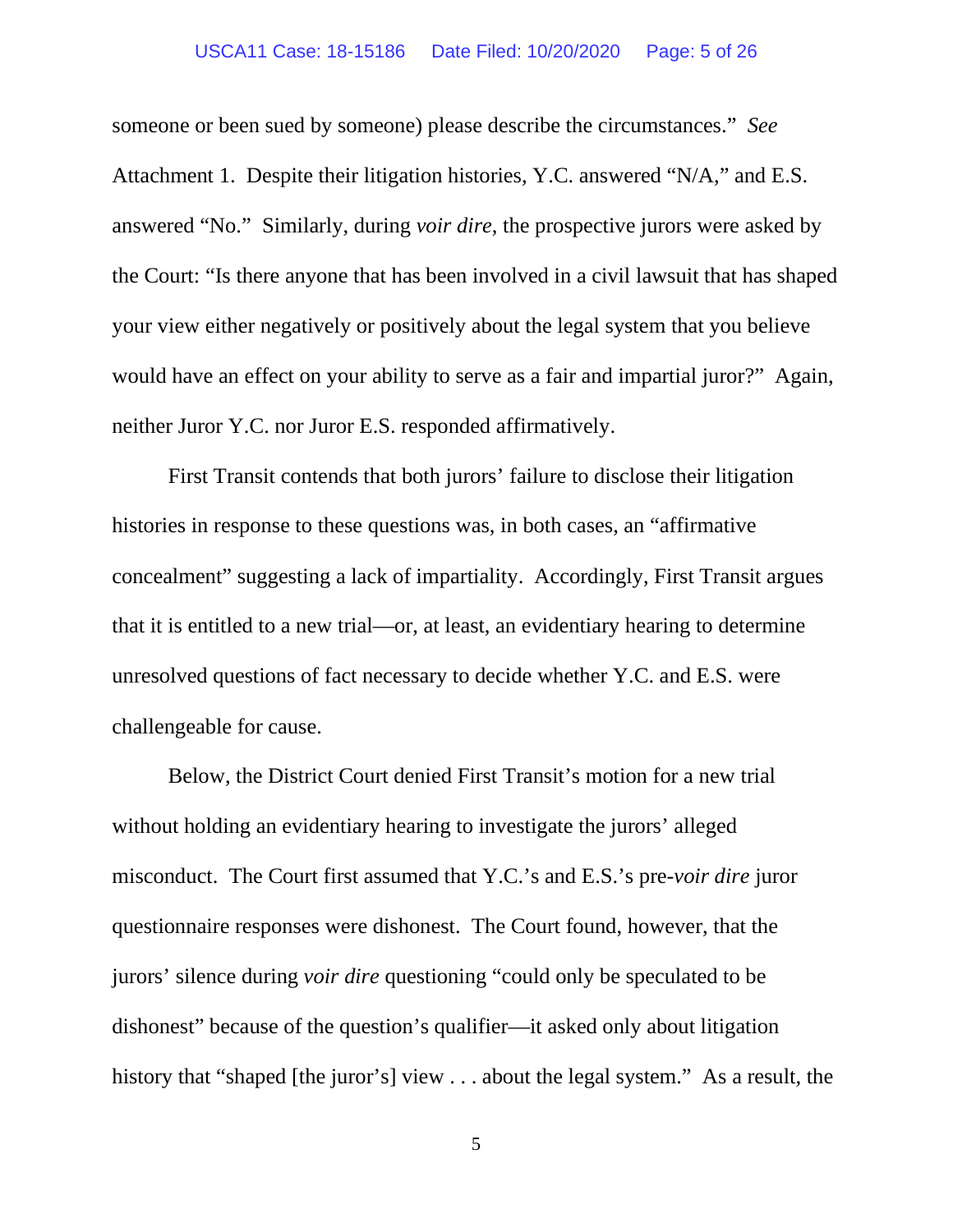District Court declined to assume that the jurors' failure to respond was dishonest because, without an evidentiary hearing, it could not know the jurors' views of the legal system.

Next, the District Court held that First Transit had not shown that either juror, had they answered the questionnaire honestly, would have been challengeable for cause based on an inability or unwillingness to be impartial. This conclusion primarily turned on the Court's finding that Y.C.'s and E.S.'s previous litigation history had "little to no connection [to] the present case." The District Court reasoned that "[a]n individual's history of having been sued by corporations bears only a very general connection to a case in which an unrelated corporation is a defendant," and that there is otherwise little in common between a personal injury case like the Torreses' and "a lawsuit by a bank to recover a debt, a foreclosure, a lawsuit by a condominium association to recover unpaid assessments, or a personal bankruptcy"—the sorts of cases in which Y.C. and E.S. had been involved.

In addition, the District Court found that the jurors' misstatements contained no indication of bias against First Transit. In response to First Transit's suggestion that the jurors may have been biased in favor of the Torreses, the Court stated that there was "no evidence that [either juror] had a motive to intentionally omit from their jury questionnaire that they had been defendants in lawsuits for recovery of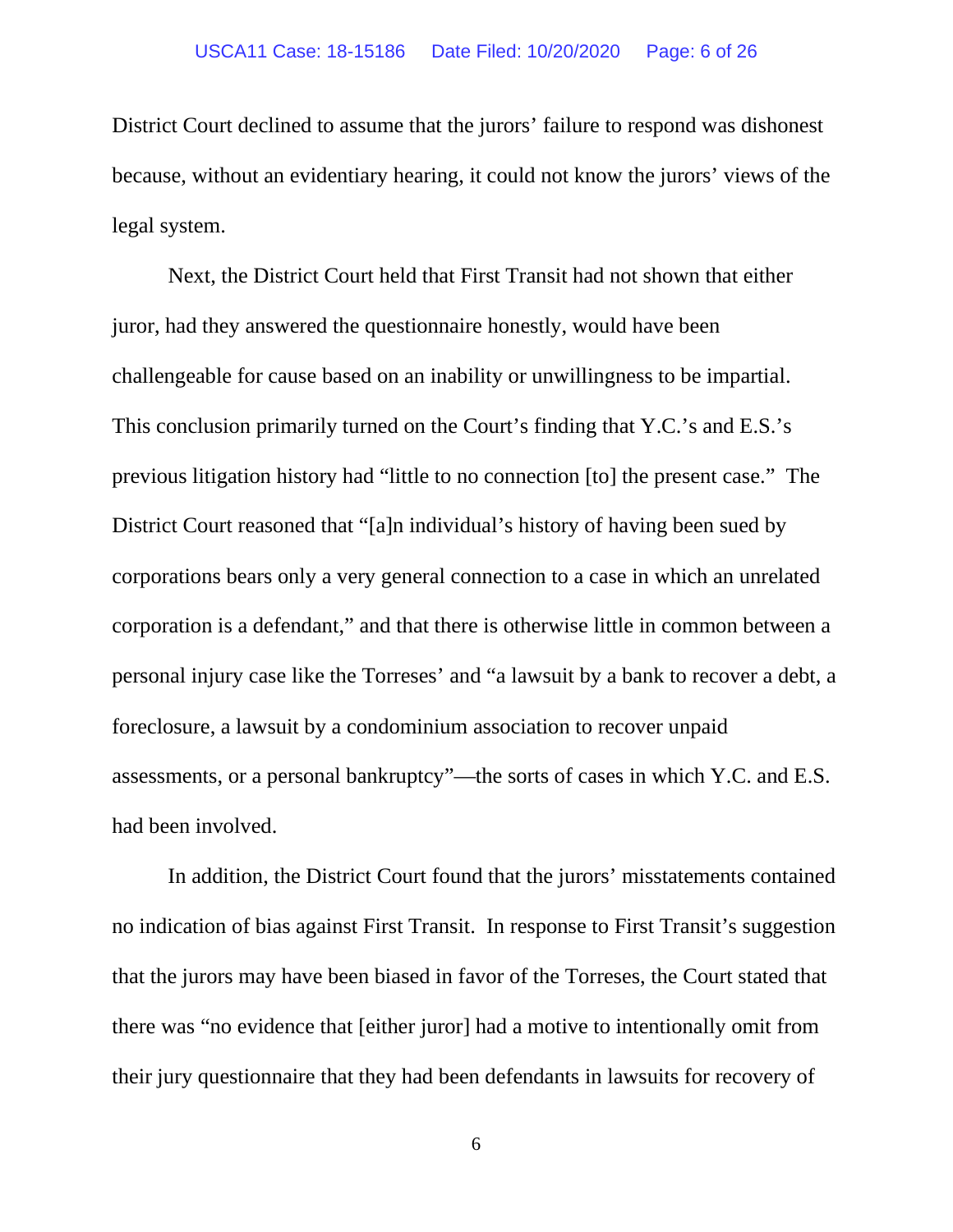#### USCA11 Case: 18-15186 Date Filed: 10/20/2020 Page: 7 of 26

debts so that they could serve on a jury to award Plaintiffs the full amount of their medical bills, particularly given that jurors completed the questionnaires before they were made aware of this potential issue." The Court further noted that both Y.C. and E.S. indicated during *voir dire* that they "were willing and able to be fair and impartial in this case." Ultimately, the District Court determined that it was not "required to hold an evidentiary hearing to investigate the issue [of the jurors' misconduct] further," thus ruling that, as a matter of law, First Transit had failed to make a case that either juror was unwilling or unable to be impartial.

First Transit appealed.<sup>[4](#page-6-0)</sup> After reviewing the record and with the benefit of oral argument, we vacate the District Court's order denying First Transit's motion for a new trial and remand for an evidentiary hearing on the question of Y.C.'s and E.S.'s impartiality.

### II.

We review a district court's decision whether to grant a new trial or an evidentiary hearing for abuse of discretion. *United States v. Quilca–Carpio*, 118 F.3d 719, 722 (11th Cir. 1997). "A district court abuses its discretion if it applies

<span id="page-6-0"></span><sup>&</sup>lt;sup>4</sup> As an alternative basis for relief, First Transit also requests remittitur, or a new trial, on the theory that the jury's verdict was excessive and was not supported by the evidence. The District Court denied relief on this ground, finding that the amount of the verdict was supported by the evidence and was not excessive. Because we are remanding this case to the District Court for an evidentiary hearing to determine whether the jury was impartial in reaching its verdict and to decide whether a new trial is warranted on that ground, we do not reach First Transit's excessive-verdict arguments.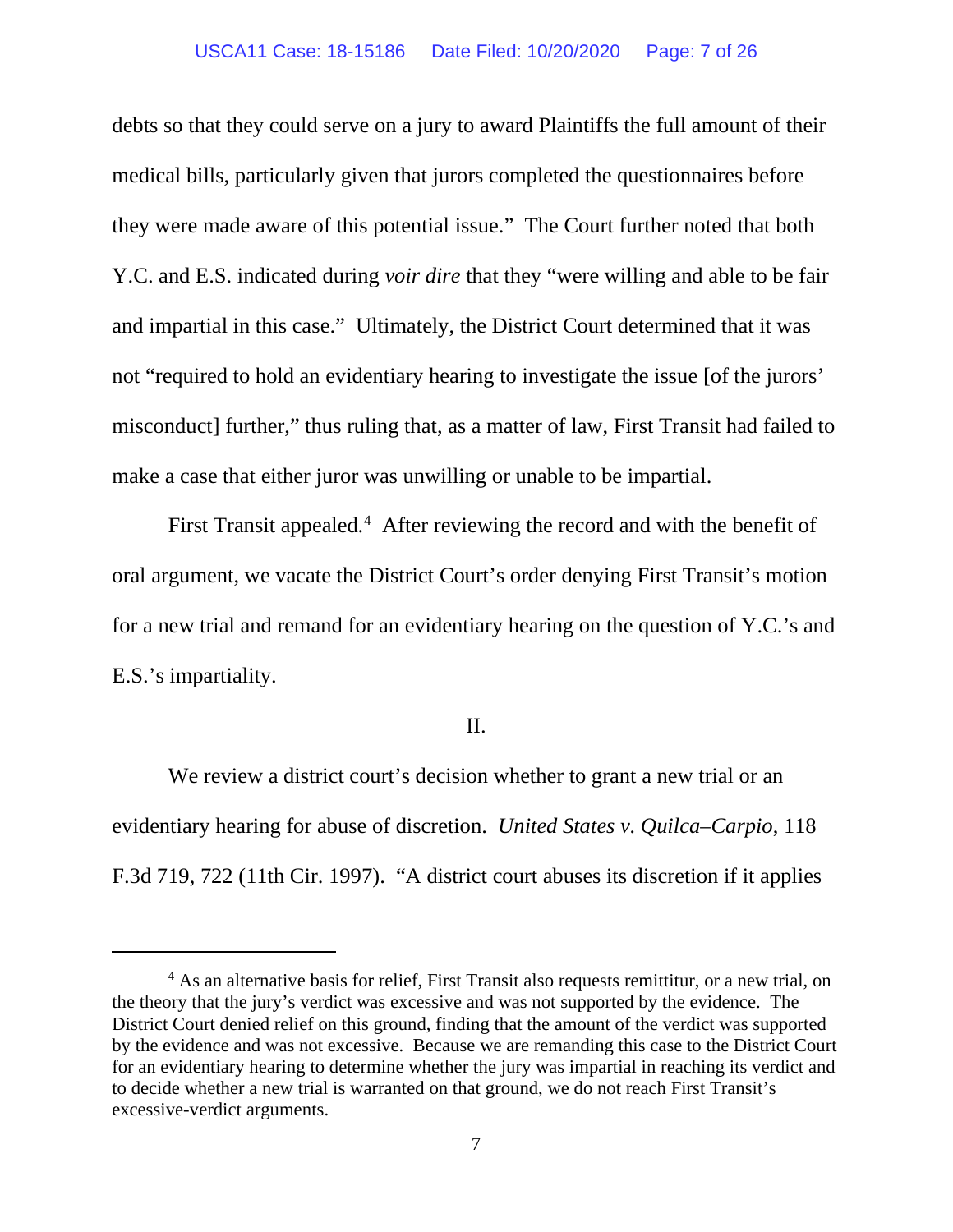an incorrect legal standard, applies the law in an unreasonable or incorrect manner, follows improper procedures in making a determination, or makes findings of fact that are clearly erroneous." *Brown v. Ala. Dep't of Transp.*, 597 F.3d 1160, 1173 (11th Cir. 2010) (quoting *Citizens for Police Accountability Political Comm. v. Browning*, 572 F.3d 1213, 1216–17 (11th Cir. 2009)). A "clear error in judgment" is also an abuse of discretion. *United States v. Brown*, 415 F.3d 1257, 1266 (11th Cir. 2005).

#### III.

Our legal system provides litigants the right to a "fair trial," and a "touchstone" of that right is "an impartial trier of fact—a jury capable and willing to decide the case solely on the evidence before it." *McDonough Power Equip. v. Greenwood*, 464 U.S. 548, 554, 104 S. Ct. 845, 849 (1984) (internal quotation marks omitted). The *voir dire* process, and the attendant right of the parties to challenge for cause the inclusion of potential jurors on the jury panel, safeguard that right by seeking to prevent jurors who are incapable of impartiality from deciding the case. *Id.* "The necessity of truthful answers by prospective jurors" is "obvious": These safeguards cannot function effectively when a later-empaneled juror commits misconduct by failing to honestly answer questions posed on *voir dire*. *Id.* If the juror's deceit is not discovered until after a verdict has been rendered, the fundamental fairness of the entire trial is in question.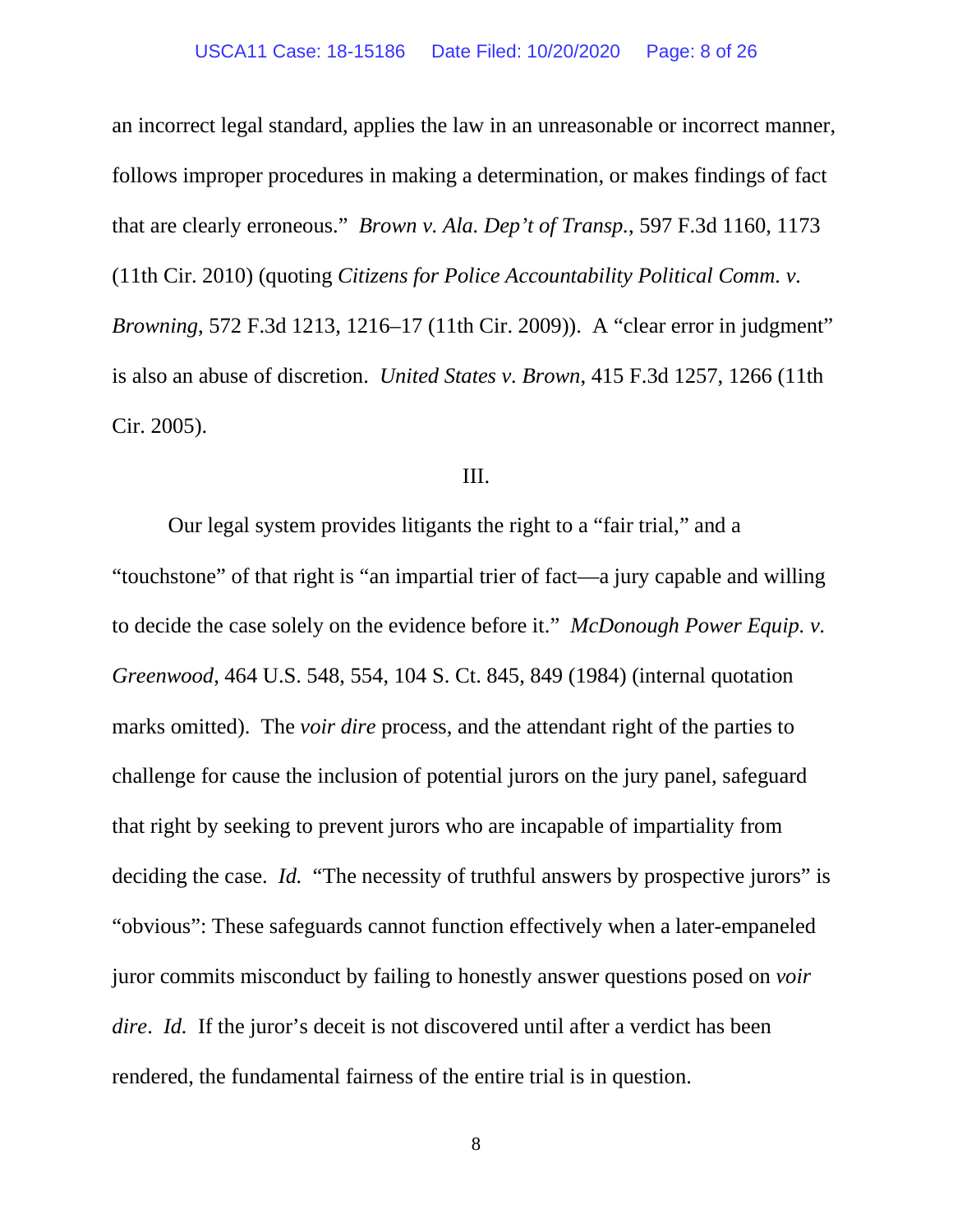To obtain a new trial for juror misconduct that occurred during the jury selection process, a party must make two showings: (1) "that a juror failed to answer honestly a material question on *voir dire*," and (2) "that a correct response would have provided a valid basis for a challenge for cause." *United States v. Carpa*, 271 F.3d 962, 967 (11th Cir. 2001) (citing *McDonough*, 464 U.S. at 556, 104 S. Ct. at 850). *McDonough*'s first prong "requires a determination of whether the juror's answers were honest." *BankAtlantic v. Blythe Eastman Paine Webber, Inc.*, 955 F.2d 1467, 1473 (11th Cir. 1992). Then, to satisfy the second prong, there must be a showing of "actual bias," which may be shown "either by express admission or by proof of specific facts showing such a close connection to the circumstances at hand that bias must be presumed." *Carpa*, 271 F.3d at 967. Put simply, if a juror's failure to answer a question honestly suggests that the juror could not have impartially evaluated the evidence at trial and applied it to the law as instructed by the trial judge, then the fairness of the trial has been impugned, and the moving party is entitled to a new trial. *See McDonough*, 464 U.S. at 556, 104 S. Ct. at 850.

When allegations of juror misconduct surface after trial, the investigation of the alleged misconduct "is committed to the discretion of the district court and is reviewed only for an abuse of that discretion." *United States v. Prosperi*, 201 F.3d 1335, 1340 (11th Cir. 2000). There is no per se rule that requires a district court to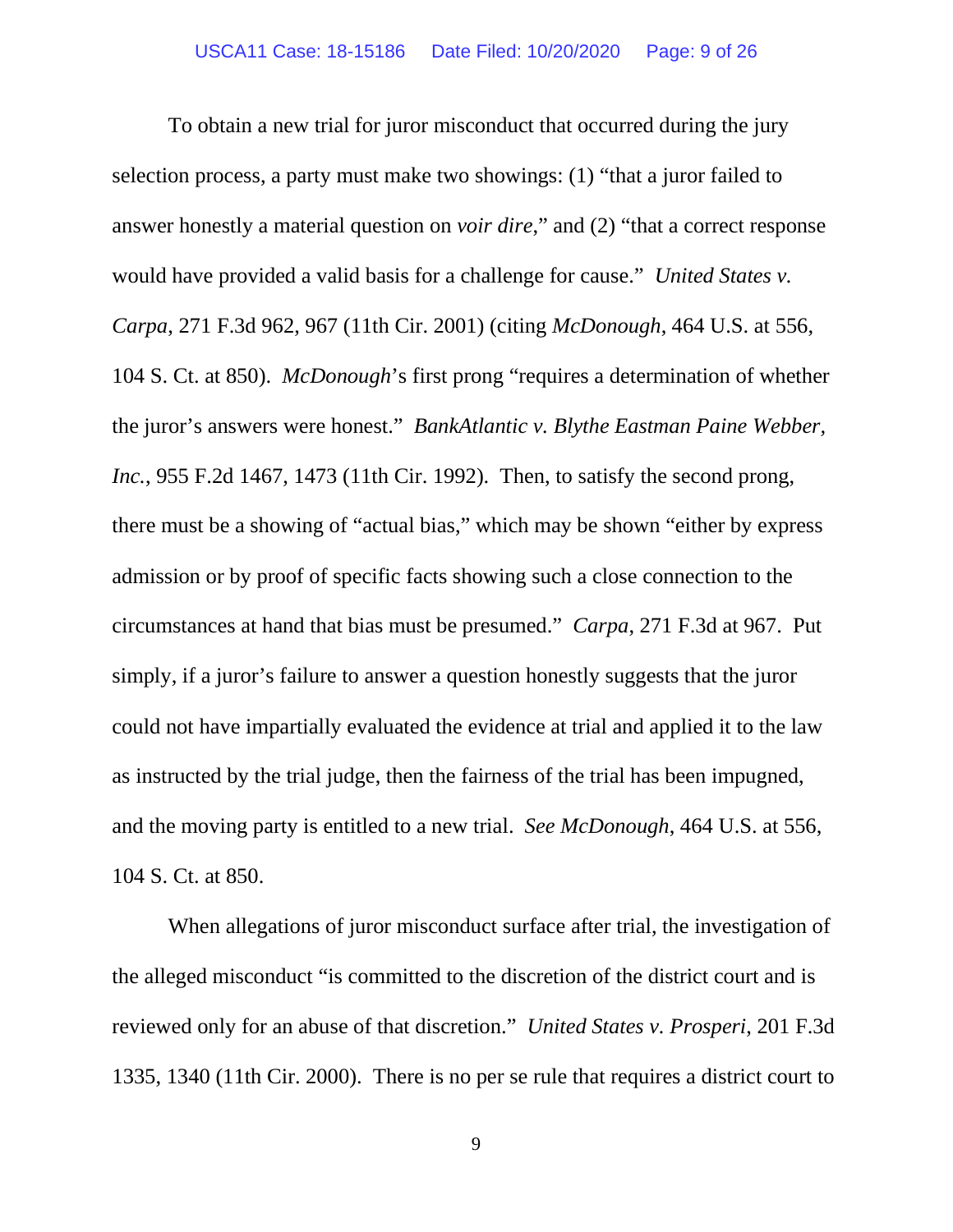#### USCA11 Case: 18-15186 Date Filed: 10/20/2020 Page: 10 of 26

investigate all claims of juror misconduct, *United States v. Cuthel*, 903 F.2d 1381, 1382–83 (11th Cir. 1990), and a district court has the discretion to decide a motion for a new trial without conducting an evidentiary hearing to investigate, *see United States v. Schlei*, 122 F.3d 944, 994 (11th Cir. 1997). Indeed, we have stated that an evidentiary hearing is not required if "the record contain[s] all the evidence needed to dispose of each of the grounds asserted as a basis for a new trial." *United States v. Scrushy*, 721 F.3d 1288, 1305 n.30 (11th Cir. 2013).

But a district court must investigate juror misconduct when the party alleging misconduct makes an "adequate showing" of evidence to "overcome the presumption of jury impartiality." *Cuthel*, 903 F.2d at 1383 (citations omitted).<sup>[5](#page-9-0)</sup> Once the duty to investigate is triggered, the district court has "substantial discretion in choosing the investigative procedure to be used in checking for juror misconduct." *United States v. Register*, 182 F.3d 820, 840 (11th Cir. 1999) (quotation marks omitted). To justify a post-trial evidentiary hearing involving jurors' misconduct, a moving party must show "clear, strong, substantial and

<span id="page-9-0"></span><sup>5</sup> Our presumption of impartiality hinges on the honesty of prospective jurors on *voir dire*. *See, e.g.*, *McDonough*, 464 U.S. at 554, 104 S. Ct. at 849 (discussing the "necessity of truthful answers by prospective jurors"); *id.* at 464 U.S. at 556, 104 S. Ct. at 850 (Blackmun, J., concurring) ("[T]he honesty or dishonesty of a juror's response [on *voir dire*] is the best initial indicator of whether the juror in fact was impartial."). Jurors "t[ake] their oath" to be honest, and "absent evidence to the contrary, we must presume that they [a]re fair and impartial, as indeed they sw[ear] to be." *United States v. Khoury*, 901 F.2d 948, 955 (11th Cir.), *opinion modified on denial of reh'g*, 910 F.2d 713 (11th Cir. 1990). Of course, when prospective jurors are dishonest, the *voir dire* process simply fails to "serve its purpose." *McDonough*, 464 U.S. at 554, 104 S. Ct. at 849.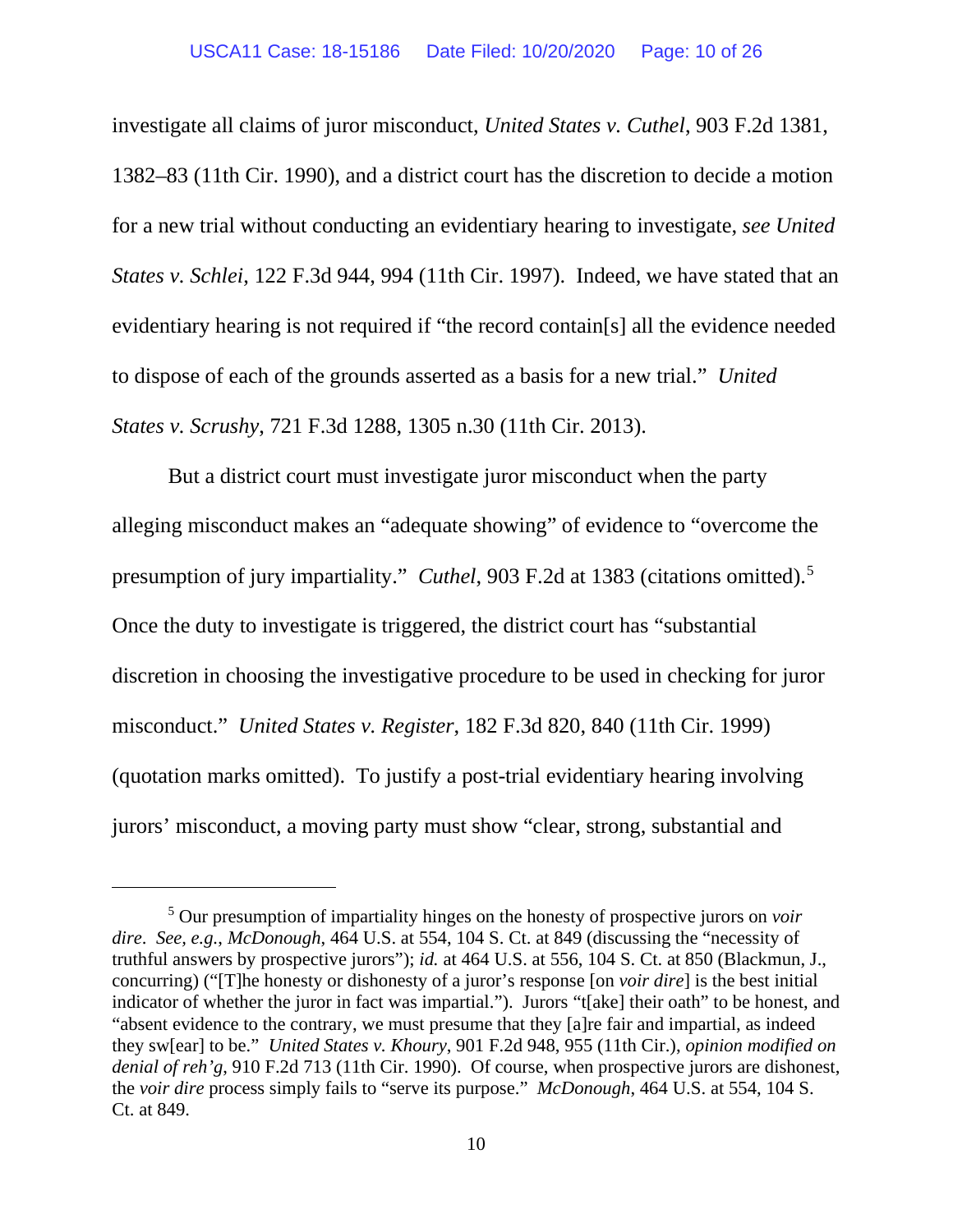#### USCA11 Case: 18-15186 Date Filed: 10/20/2020 Page: 11 of 26

incontrovertible evidence that a specific, nonspeculative impropriety has occurred." *Cuthel*, 903 F.2d at 1383 (quotation marks and alterations omitted). "The more speculative or unsubstantiated the allegation of misconduct, the less the burden to investigate." *Id.* (quotation marks omitted).

A few cases outline the contours of a district court's discretion to investigate (or not to investigate) a juror's dishonesty on *voir dire*. In *United States v. Carpa*, criminal defendants moved for a mistrial based on a juror's failure to fully disclose his criminal history during *voir dire*. 271 F.3d at 963–65. The defendants argued that this omission was deliberate and was based on the juror's improper motivation to serve on the jury in order to earn a reduction of his unrelated criminal sentence. *See id.* at 967–68. The District Court asked the FBI to investigate the juror, his dishonest statements, and his criminal history; the Court then held a hearing at which the investigating agent testified. *Id.* at 965–66. After the agent testified to the juror's "criminal record and motive" based on interviews with the juror and his probation officer, the District Court determined that the hearing established no basis for a mistrial because there was insufficient evidence that the juror lacked impartiality. *Id.* at 966.

On appeal, we held that the District Court's finding was an abuse of discretion. *Id.* at 967–68. Even though the District Court held an evidentiary hearing, it relied only on the testimony of the investigating agent and did not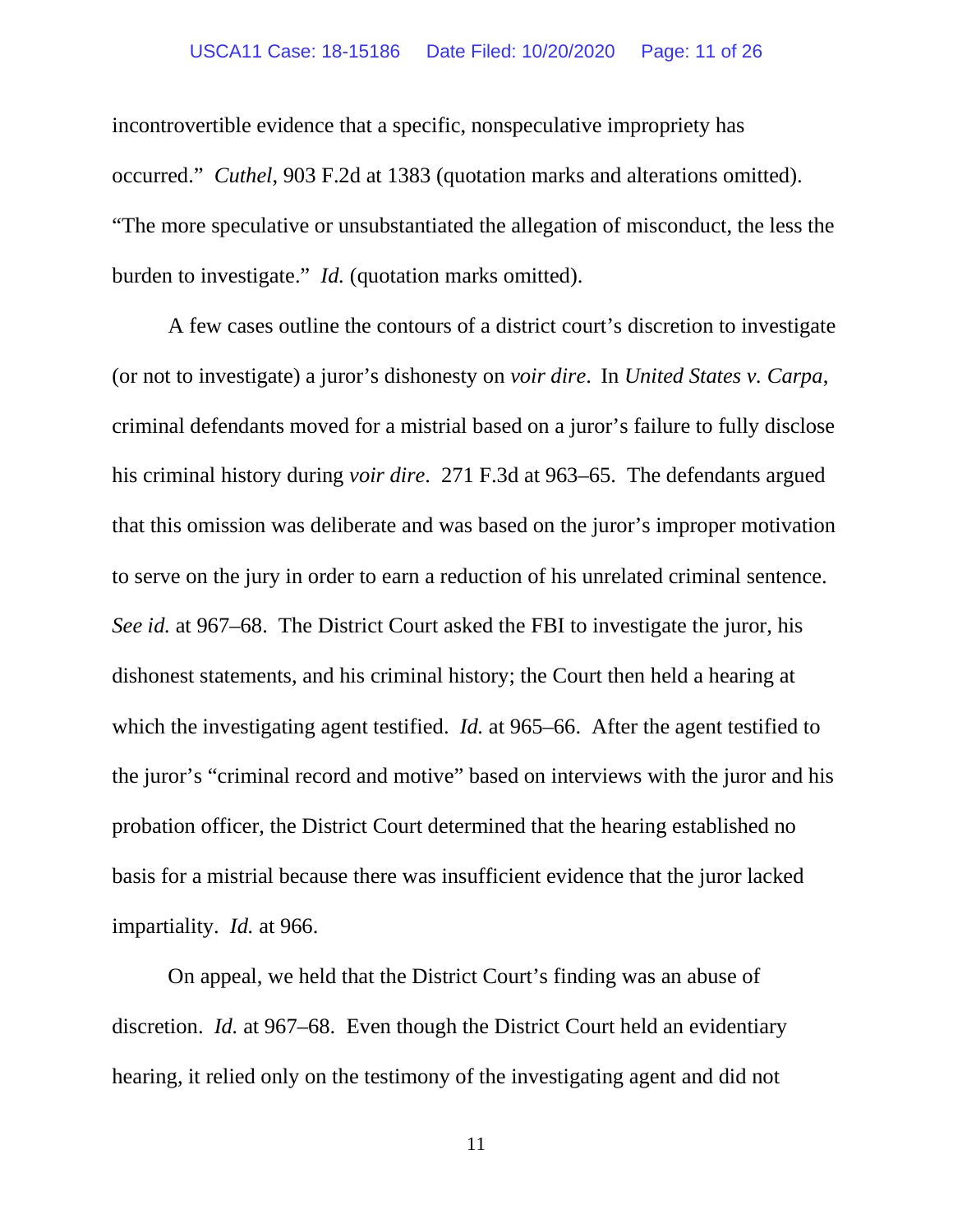receive the testimony of the allegedly partial juror. *Id.* We found that the District Court's investigative methods left unresolved "significant, appeal-determinative" questions of dishonesty and bias, particularly because the District Court and defense counsel did not have a chance to participate in the investigating agent's interview of the juror. *Id.* at 967–68. Accordingly, we remanded the case with instructions to conduct a proper investigation, which included "cross-examination of the juror by defense counsel" and "questioning of the [allegedly partial] juror in camera if necessary." *Id.* at 968.

Similarly, in *Vezina v. Theriot Marine Service*, personal-injury plaintiff Allen Vezina, a seaman who was injured while mopping a slippery galley deck, filed a motion for a new trial and for an evidentiary hearing concerning the alleged misconduct of a juror. 554 F.2d [6](#page-11-0)54 (5th Cir. 1977).<sup>6</sup> In the District Court, Vezina argued that he was prejudiced by the presence of "Mrs. Lowery" on the jury because she failed to disclose on *voir dire* that she and her husband had a \$500,000 personal injury suit pending against them. *Id.* at 655. For example, the trial judge asked on *voir dire*: "Have any of you or any members of your immediate family within the last ten or fifteen years sustained any injuries or damages growing out of an accident which might have resulted in a claim against some other person,

<span id="page-11-0"></span><sup>6</sup> In *Bonner v. City of Prichard*, 661 F.2d 1206, 1209 (11th Cir. 1981) (en banc), this Court adopted as binding precedent all decisions of the former Fifth Circuit handed down prior to the creation of the Eleventh Circuit on September 30, 1981.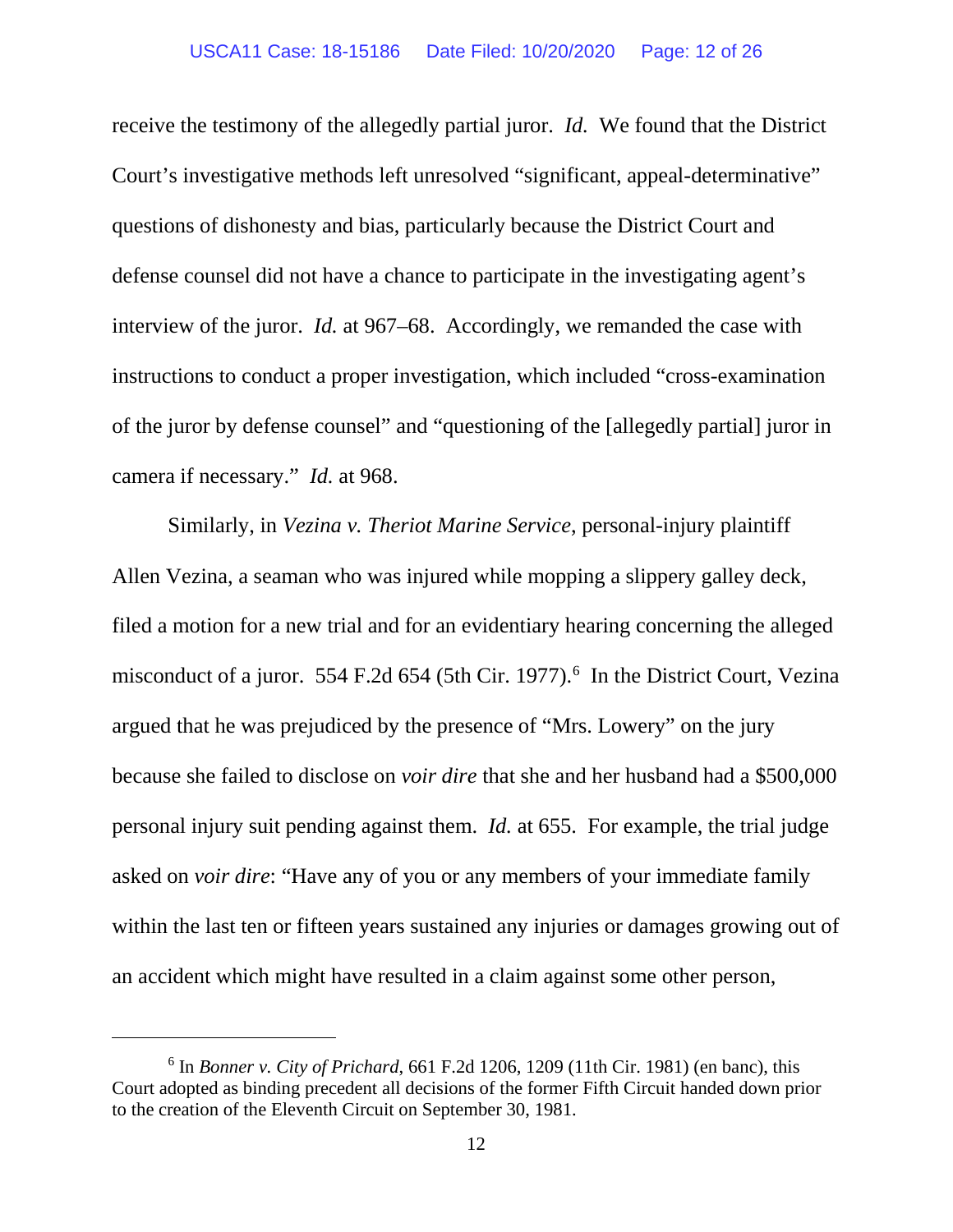insurance company, partnership or corporation." *Id.* at 656 n.3. The jury panel understood this question to relate to both plaintiff *and* defendant participation in personal injury cases, and other jurors disclosed their involvement as both plaintiffs and defendants in past cases. *Id.* Mrs. Lowery, however, did not disclose the pending personal injury suit in response to the District Court's question, and her nondisclosure was only discovered when one of the alternate jurors relayed the information to Vezina's counsel after trial. *Id.* at 655. Vezina moved for a new trial based on this information. *Id.* The parties did not dispute that Mrs. Lowery and her husband were defendants in the personal injury suit, and it was revealed that Mrs. Lowery actually disclosed this information on *voir dire* for jury selection in another case on the same day. *Id.* at 655–56. Despite Mrs. Lowery's apparent dishonesty, the District Court denied Vezina's motion for a new trial without conducting an evidentiary hearing. *Id.* at 656.

On Vezina's appeal, the Fifth Circuit stated that it was "clear" that Mrs. Lowery "failed . . . to disclose the pending litigation against her and her husband, despite general questioning on voir dire by the trial judge and counsel," and the Court commented on the "gravity" of Mrs. Lowery's nondisclosure. *Id.* at 655–56. Consequently, the Court remanded the case to the district court for an evidentiary hearing to resolve the "issues of alleged juror misconduct and the possible prejudicial effect thereof." *Id.* at 656.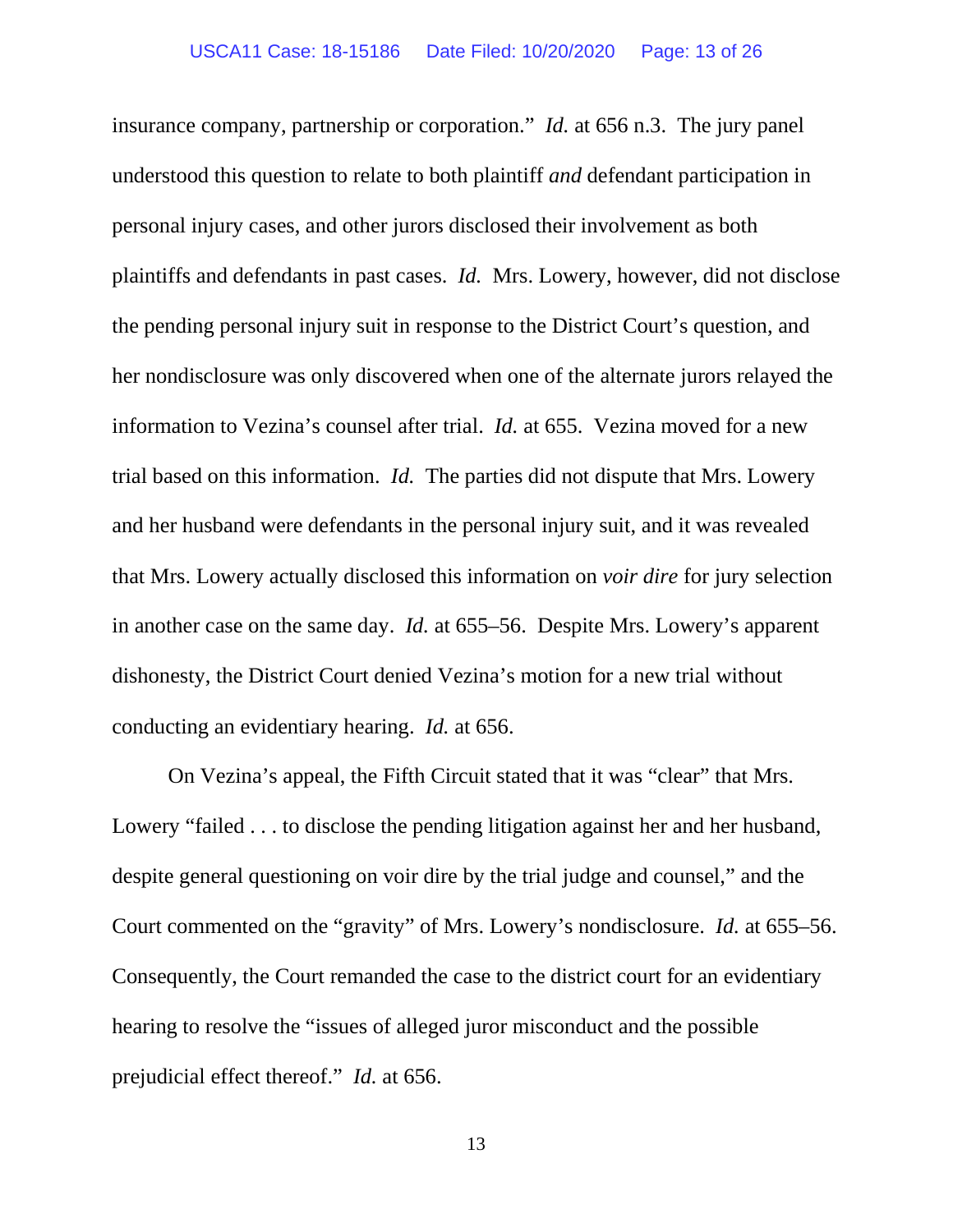And *United States v. Venske* is informative. 296 F.3d 1284 (11th Cir. 2002). In *Venske*, defendants William and Chantal—who were convicted of various offenses related to a fraudulent telemarketing scheme—appealed the District Court's denial of their motions for a new trial and for an evidentiary hearing based on alleged juror misconduct. *Id.* at 1286[.7](#page-13-0) Following their trial and sentencing, the defendants filed two affidavits from private investigators alleging juror misconduct and extrinsic influence on jurors. *Id.* at 1287–88. After considering the motions and the supporting affidavits, the District Court found that William and Chantal failed to offer sufficient evidence in support of their motions, declined to hold an evidentiary hearing, and denied William's and Chantal's motions for a new trial. *Id.* at 1289.

We held on appeal that the first of William's and Chantal's affidavits, the "Porter Affidavit," failed to demonstrate that the juror at issue was influenced by the statements described in the affidavit, and thus the District Court did not abuse its discretion in concluding that the Porter Affidavit was insufficient evidence of juror misconduct or extrinsic influence on the jury. *Id.* at 1290. By contrast, the second affidavit, referred to as the "Roberts Affidavit," "clearly involve<sup>[d]</sup> extrinsic communications that, if properly presented to the district court,

<span id="page-13-0"></span><sup>7</sup> The District Court did grant evidentiary hearings to two other defendants, Venske and Higgins, who had also filed motions for a new trial. *Venske*, 296 F.3d at 1288–89.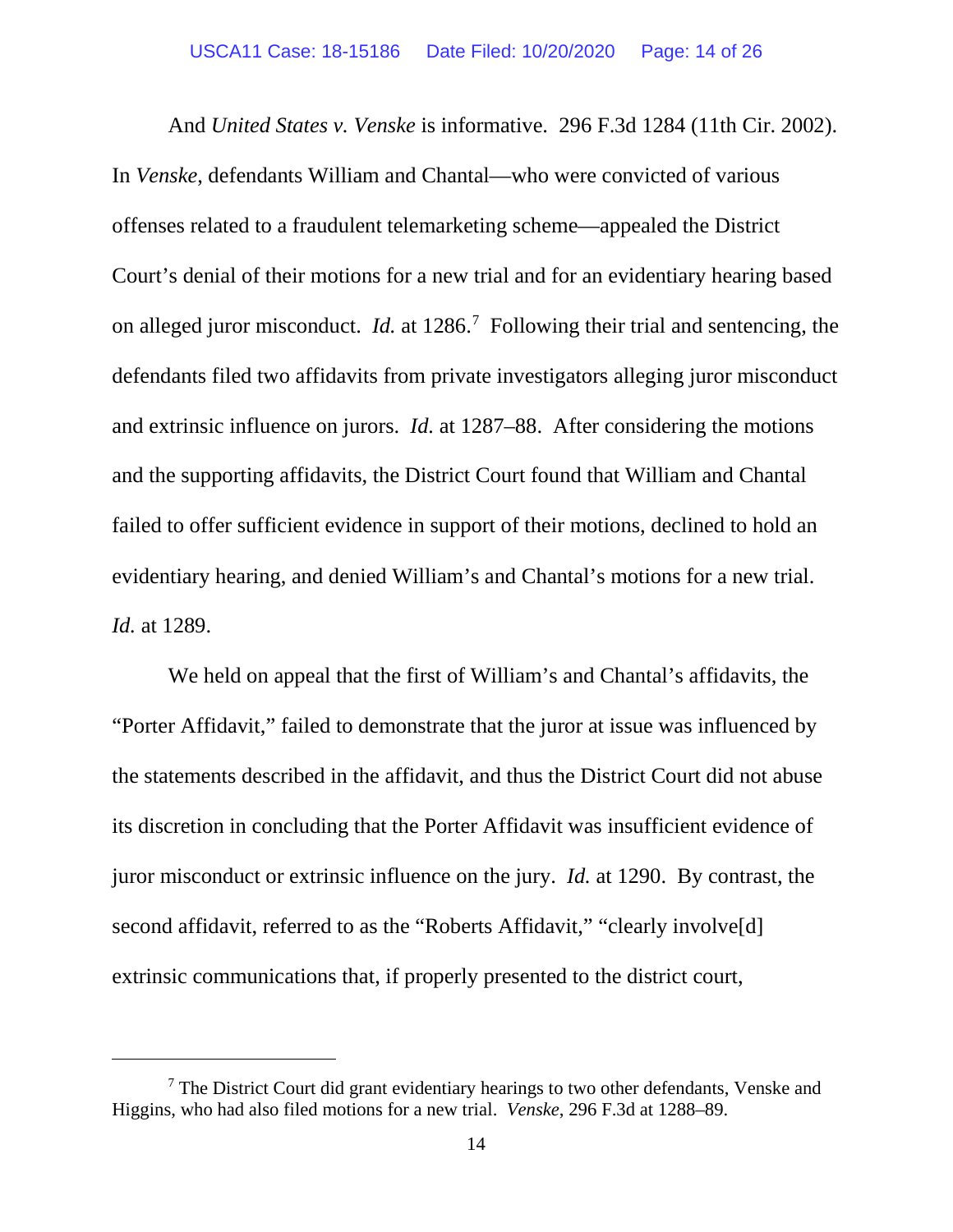necessitate[d] further inquiry." *Id.* at 1291. But because the Roberts Affidavit was obtained in violation of a local rule prohibiting attorneys or litigants from contacting jurors absent prior court approval, we concluded that the District Court was right to exclude the Roberts Affidavit, and we affirmed its denial of William's and Chantal's motions for a new trial and for an evidentiary hearing. *Id.* at 1292. We reasoned that, without the Roberts Affidavit, William and Chantal were not entitled to an evidentiary hearing because they "failed to make an adequate showing of juror misconduct or extrinsic influence on the jury." *Id.* But had the Roberts Affidavit been admissible, an evidentiary hearing would have been necessary to investigate whether the jury was impartial. *Id.* at 1291.

We read these cases together to say that when a party moving for a new trial based on a juror's nondisclosure during *voir dire* makes a *prima facie* showing that the juror may not have been impartial and thus was plausibly challengeable for cause—in other words, when the moving party has presented "clear, strong, substantial and incontrovertible evidence that a specific, nonspeculative impropriety has occurred"—the district court must hold an evidentiary hearing prior to ruling on the motion for a new trial in order to adequately investigate the alleged juror misconduct. *See Cuthel*, 903 F.2d at 1383*.*

Here, First Transit presented the District Court with "clear, strong, substantial, and incontrovertible evidence that a specific, nonspeculative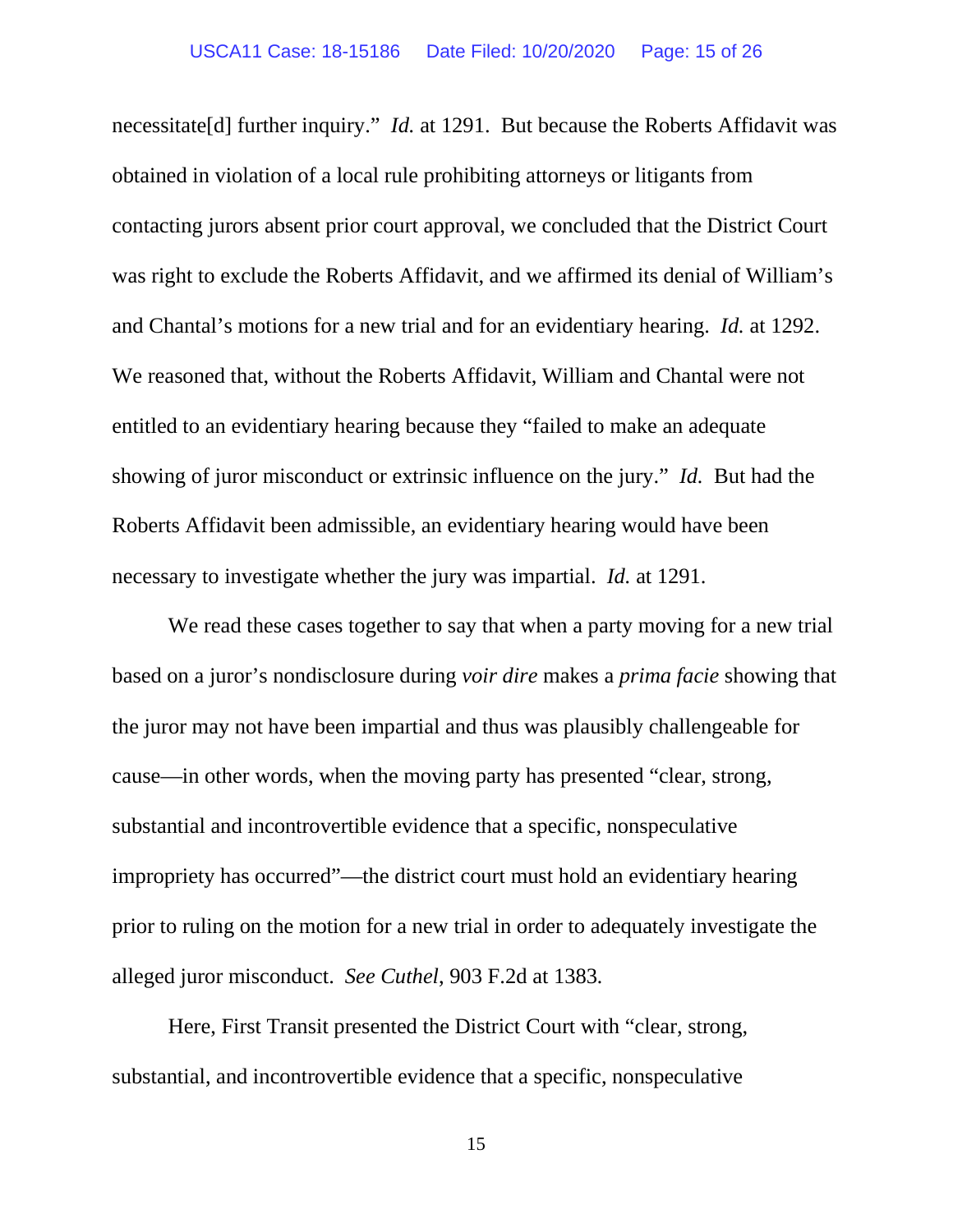impropriety" occurred—namely, court documents that, on their face, showed that Jurors Y.C. and E.S. gave dishonest and misleading responses on their juror questionnaires and on *voir dire*. On the pre-*voir dire* jury questionnaire, for example, neither Juror Y.C. nor Juror E.S. responded affirmatively to the following question: "If you and/or a close family member or friend has ever been a party to a lawsuit (i.e., sued someone or been sued by someone) please describe the circumstances." So, to show why these answers were dishonest, First Transit provided the District Court with court documents demonstrating that "Juror YC had been sued three times by banks to recover debts, twice in foreclosure, and once by the State of Florida" and that "Juror ES was involved in one foreclosure, one action by a condominium association to recover unpaid assessments, three cases involving debt collection, and a personal bankruptcy." These documents were *prima facie* evidence "that a specific, nonspeculative impropriety" occurred, and thus an evidentiary hearing to investigate the jurors' responses was required.

But the District Court declined to hold an evidentiary hearing on the issue; it simply concluded as a matter of law, based merely on the fact of the false statements themselves and the lawyers' representations about their import, that in no case could the jurors' misrepresentations suggest a lack of impartiality. By failing to hold an evidentiary hearing on Jurors Y.C.'s and E.S.'s alleged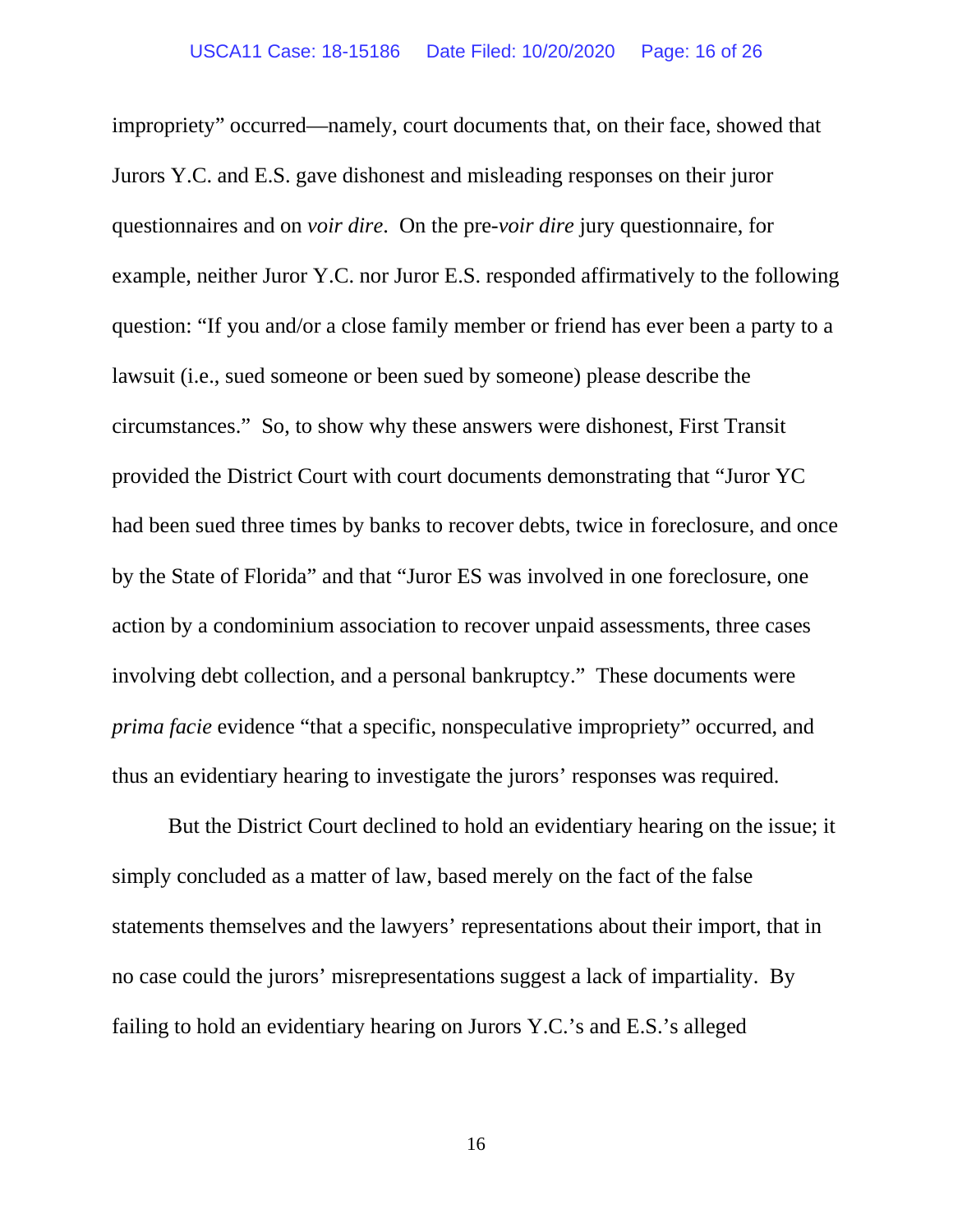misconduct before ruling on the new trial motion, the District Court abused its discretion.

To understand why we reach this conclusion, it is necessary to examine the specific missteps the District Court made. First, consider the issue of the jurors' "dishonesty," the first *McDonough* prong. On this prong, the District Court began its analysis with Y.C.'s and E.S.'s answers to the jury questionnaire. Question 10 of the jury questionnaire stated: "If you and/or a close family member or friend has ever been a party to a lawsuit (i.e., sued someone or been sued by someone) please describe the circumstances." The Torreses argued that this question was ambiguous because "a party to a lawsuit" was defined as having "sued someone or been sued by someone"—in other words, the question could be read to encompass litigation involving only individuals, not corporations. Since the lawsuits in which Y.C. and E.S. were involved were initiated by corporations or government entities, not individuals, the Torreses claimed that the jurors may have believed that they had not been sued by "someone," but rather "something."

The District Court found that the record evidence "certainly support[ed] the Plaintiffs' argument," and thus it would have been reasonable to infer that Y.C.'s and E.S.'s answers were honest. Nevertheless, the District Court simply "assume[d] that the Jurors' answers on the juror questionnaire were dishonest" for the purposes of its analysis. This assumption was unnecessary and could have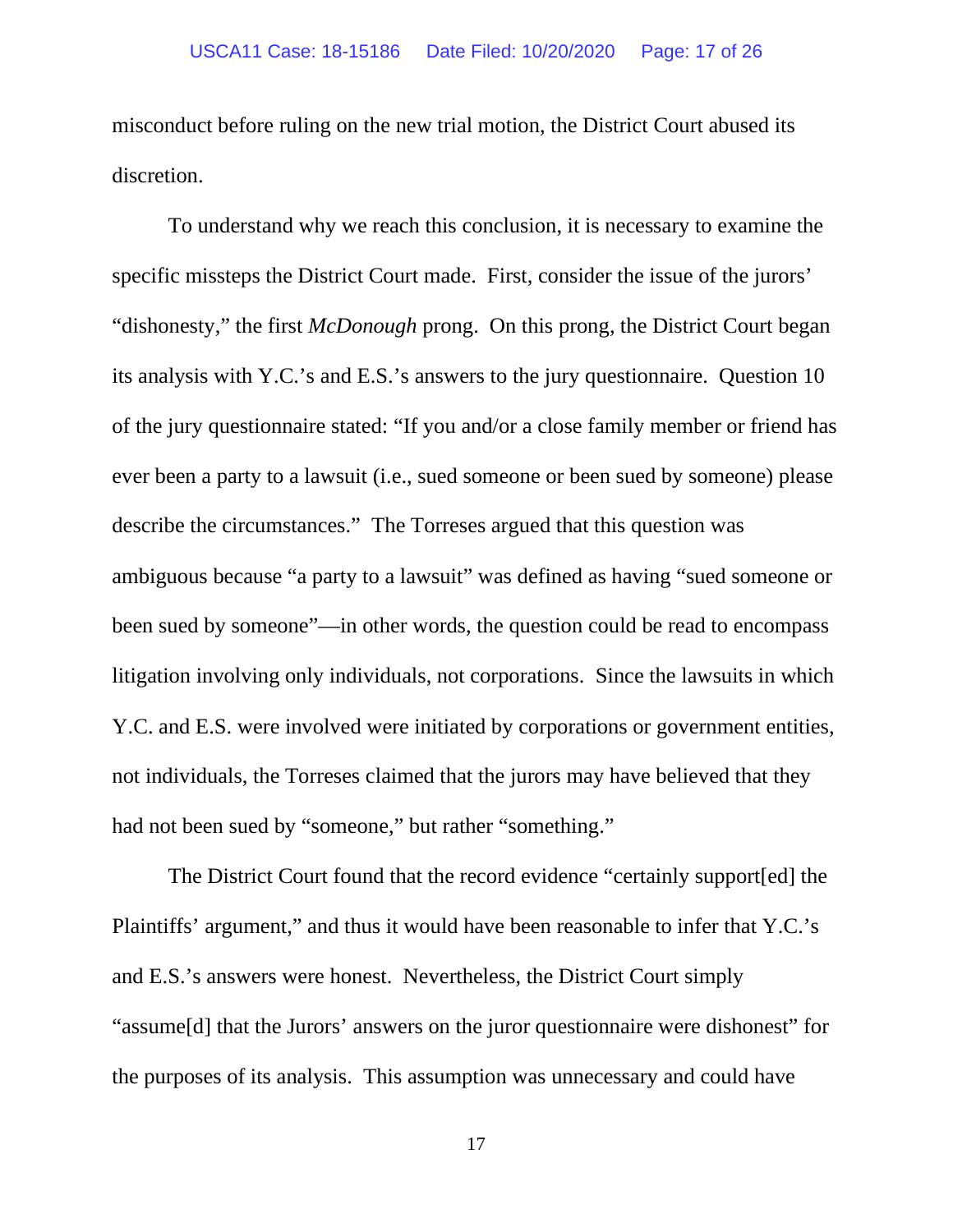been entirely avoided—and any ambiguities could have been resolved—by holding an evidentiary hearing in which the *jurors themselves* explained what they believed the question meant.

Perplexingly, immediately after assuming that Y.C.'s and E.S.'s answers to the juror questionnaire were dishonest, the District Court declined to infer that Y.C.'s and E.S.'s answers to the questions posed on *voir dire* were dishonest. Instead, the Court summarily concluded that involvement "in prior litigation does not necessarily shape one's view about the legal system," and even if it did, "it certainly does not necessarily follow that the juror believes that it has *affected* his or her ability to serve as a fair and impartial juror." But the fact that Jurors Y.C.'s and E.S.'s views were "not necessarily" shaped by prior litigation, or that Y.C. and E.S. were "not necessarily" rendered partial, nevertheless leaves open the possibility that their views were shaped by prior litigation and that they were rendered partial. Again, it is precisely these uncertainties that an evidentiary hearing would resolve.

Second, consider the District Court's approach to the jurors' "actual bias," the second *McDonough* prong. On that prong, the District Court found no "close connection" "[o]n the surface" between "this personal injury case stemming from a car accident and any of the prior cases in which Juror YC or Juror ES was a party." The Court went on to conclude that there was "no evidence that Jurors YC or ES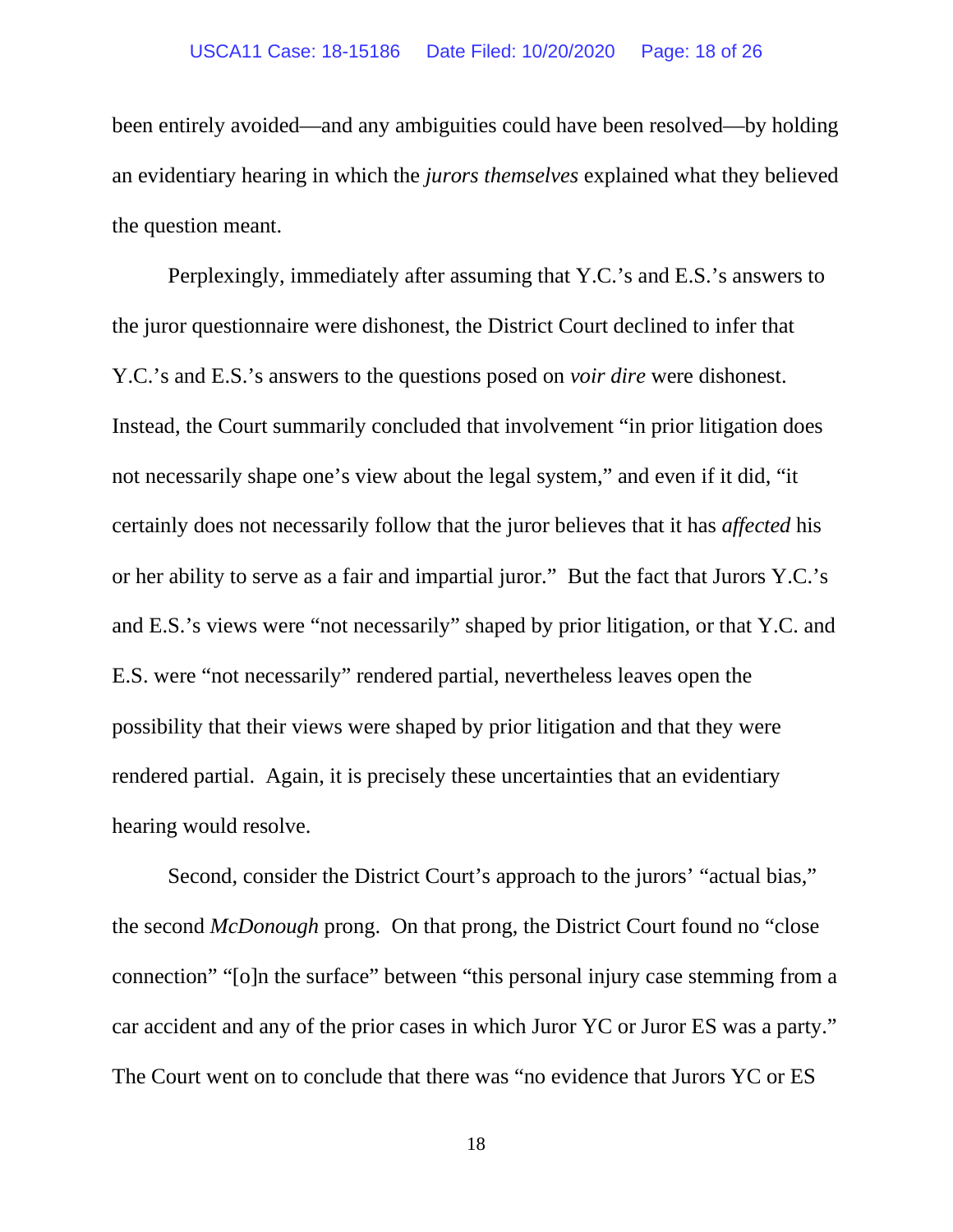#### USCA11 Case: 18-15186 Date Filed: 10/20/2020 Page: 19 of 26

had a motive to intentionally omit" their litigation histories from the jury questionnaire. But without an evidentiary hearing to dig beneath "the surface," the District Court simply could not know the jurors' motives for failing to disclose their litigation histories, the precise nature of the jurors' prior cases, or whether the jurors' experiences in those cases left them so biased against the legal system that they were unable (or unwilling) to impartially consider the evidence at trial. Indeed, it is difficult to understand how First Transit could present *any* evidence of the jurors' motives for nondisclosure without first questioning the jurors at an evidentiary hearing.<sup>8</sup>

Take, for example, First Transit's argument that Y.C. and E.S.—who had been sued on numerous occasions by large financial entities, the State of Florida, and condominium complexes—were more likely to sympathize with the Torreses given the trial's "'David versus Goliath' atmosphere." The District Court considered First Transit's argument but rejected it out of hand:

[T]he Court is not persuaded by Defendant's attempt to link the present case and the cases in Juror YC's and Juror ES's past as involving a "David versus Goliath" atmosphere, causing the jurors to be biased against corporations. The Court finds little reason to presume that an

<span id="page-18-0"></span><sup>8</sup> The District Court's decision not to probe allegations of juror misconduct is of particular importance because of the ethical restrictions governing attorney communication with jurors. While a party's counsel may communicate with a juror after a case has concluded "to determine whether the verdict may be subject to legal challenge" if counsel "has reason to believe that grounds for such challenge may exist," R. Regulating Fla. Bar 4-3.5(d)(4), counsel may only do so with "leave of Court granted for good cause shown," and the court may "limit the time, place, and circumstances under which the interviews may be conducted." S.D. Fla. L.R. 11.1(e).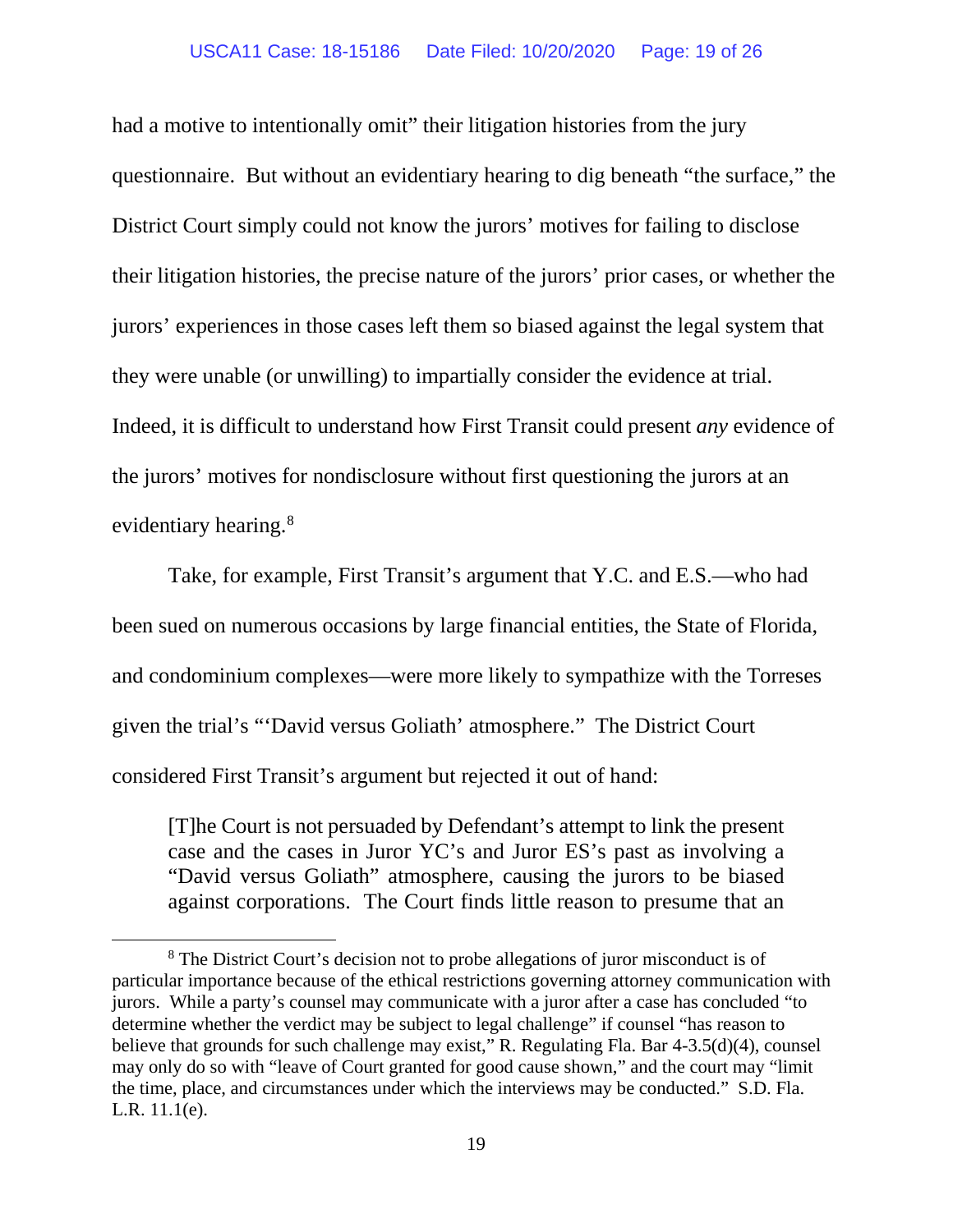individual who had been sued by a bank to recover unpaid credit card bills, for example, would be biased against an unrelated corporation such as First Transit. An individual's history of having been sued by corporations bears only a very general connection to a case in which an unrelated corporation is a defendant.

We first note that the jurors' past lawsuits did not involve only "corporations"— Juror Y.C. had been sued by the State of Florida, and Juror E.S. was subject to a federal tax lien in which the IRS was the creditor. And, in any event, rather than giving First Transit the opportunity to question Jurors Y.C. and E.S. to suss out any possible biases against large corporations or other "Goliaths," the District Court simply assumed that Y.C.'s and E.S.'s previous lawsuits could not have, under any circumstances, rendered the jurors biased against the legal system.

The District Court rationalized this assumption by noting that it questioned all of the potential jurors on *voir dire* regarding (1) whether anyone felt that they could not serve as a fair and impartial juror, (2) whether there was anyone that could not follow the law after hearing what the burden of proof was in the case, and (3) whether there was anyone that had "a belief, a feeling, or an attitude about corporation[s], either for them or against them, that might cause [the juror] to treat a corporation differently from an individual." Since neither Y.C. nor E.S responded affirmatively to any of these questions, the Court reasoned that the jurors must have been "willing and able to be fair and impartial in this case." But it belies reality to assume that Y.C. and E.S. *must* have responded to the District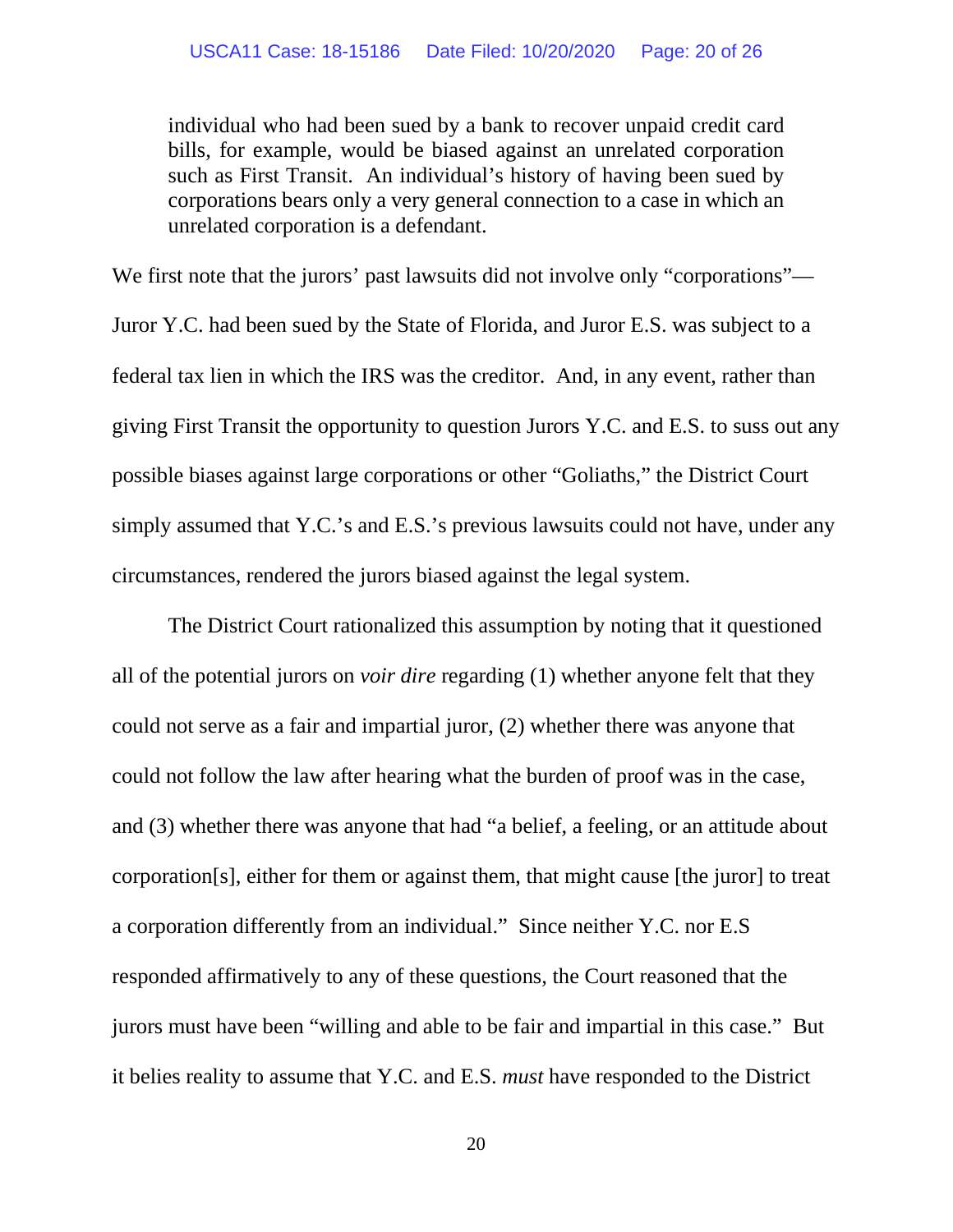Court's questions honestly when the Court was simultaneously confronted with evidence that, on its face, demonstrated that the jurors were dishonest on their juror questionnaires. In fact, this Court has stated that a "juror's dishonesty is a strong indication of bias," *Carpa*, 271 F.3d at 967, so Y.C.'s and E.S.'s dishonesty on the juror questionnaires militates strongly against the District Court's assumption that the jurors were unbiased.

Moreover, the District Court's view of what constitutes a "close connection" between Jurors Y.C.'s and E.S's past cases and the present case is too narrow. In finding that First Transit "failed to demonstrate bias," the District Court stated that First Transit did not present "specific facts showing such a close connection to the litigation at hand that bias must be presumed." To reinforce this conclusion, the Court pointed to factual dissimilarities between "this personal injury case stemming from a car accident and any of the prior cases in which Juror YC or Juror ES was a party." But despite these factual dissimilarities, it is entirely possible that an evidentiary hearing would have revealed that Y.C.'s and E.S.'s extensive experiences with civil litigation were sufficiently "close connections" to the *legal system* that bias against *the system itself*—in other words, that the two jurors were unable or unwilling to impartially consider the evidence at trial—could be "presumed." *Id.*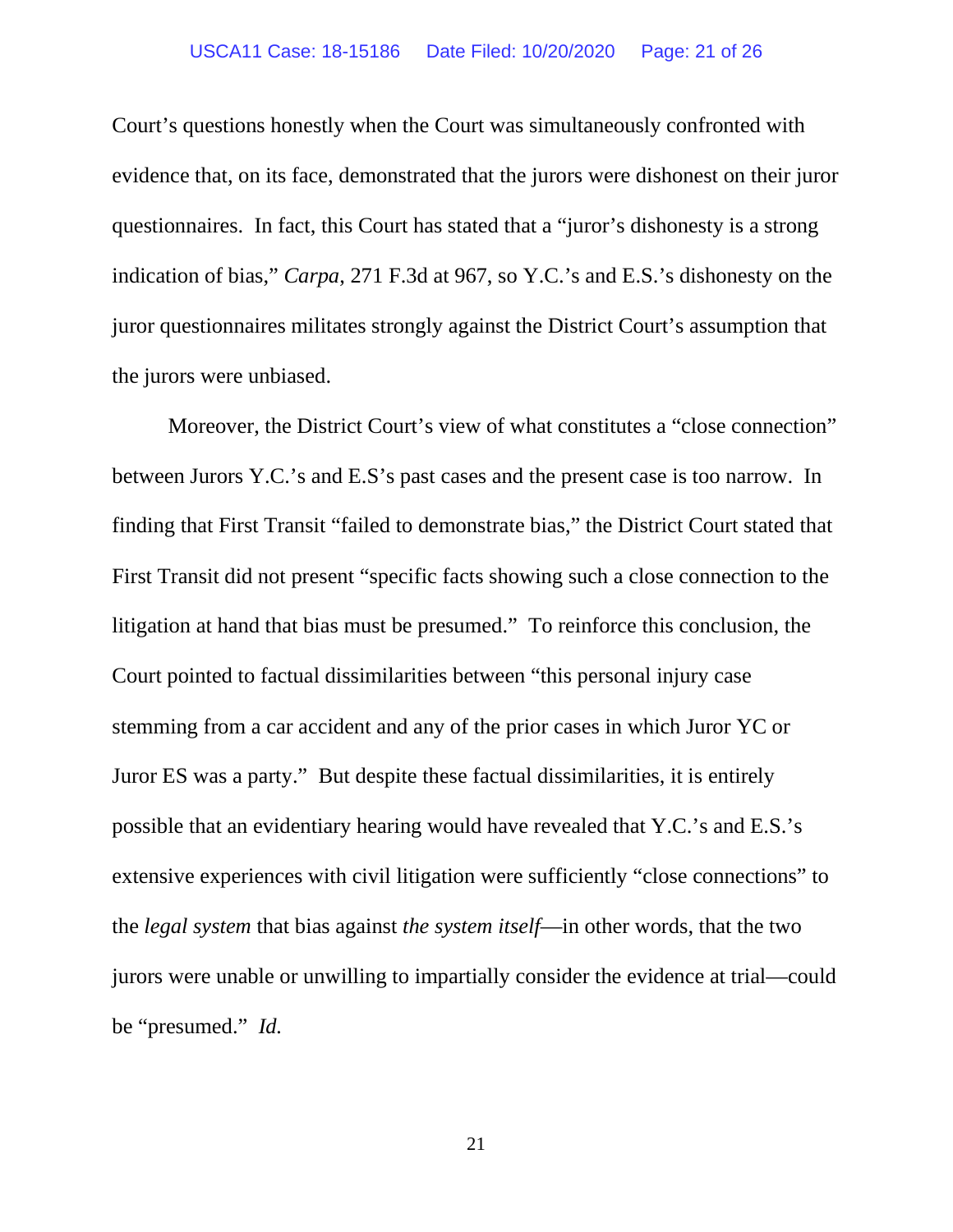We therefore conclude that the District Court's failure to conduct an evidentiary hearing constituted an abuse of discretion. The District Court needed to take some action to "establish a sufficient evidentiary record either to determine whether [the jurors were] honest and unprejudiced or to allow us to review the determination," but it did not. *Carpa*, 271 F.3d at 967. There is no way, based on the bare record before us, that we could conduct a meaningful review of whether the Court's conclusions were correct. Accordingly, we vacate the District Court's order denying First Transit's motion for a new trial and remand with instructions to conduct an evidentiary hearing to determine whether the jurors made dishonest statements during *voir dire* where a truthful response "would have provided a valid basis for a challenge for cause." *McDonough*, 464 U.S. at 556, 104 S. Ct. at 850.

We expect that the evidentiary hearing will address all facts relevant to whether Jurors Y.C. and E.S. could have impartially considered the evidence presented at trial and applied the law in accordance with the District Court's instructions. The District Court will need to determine (1) whether the jurors' responses were dishonest as alleged, including both (a) their responses to the questionnaire and (b) their silence in response to certain questions on *voir dire*; and if so, (2) whether an honest response to the aforementioned questions would have provided a basis to disqualify that juror from service, or whether the dishonest response bears such a "close connection to the circumstances at hand" that the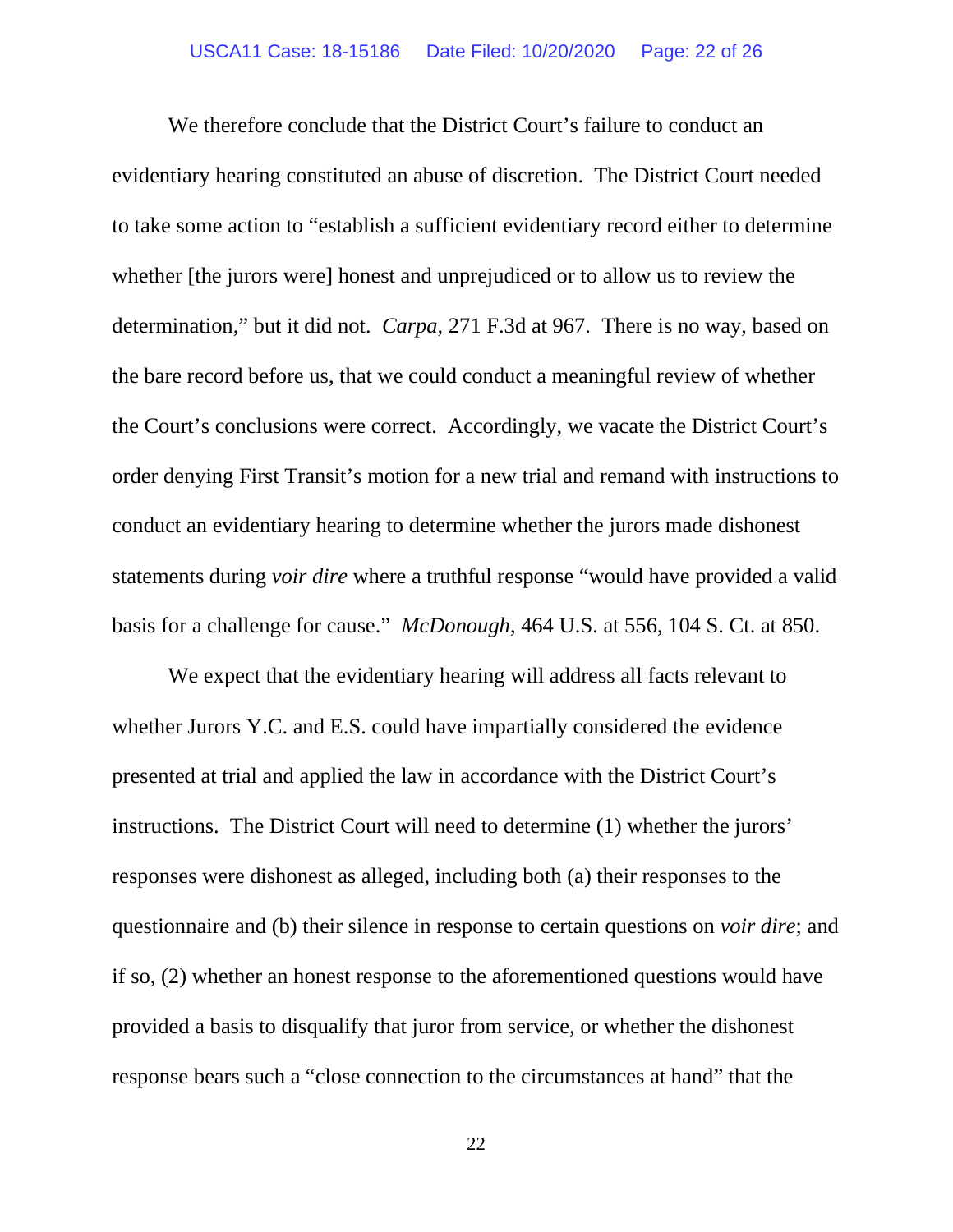juror's eligibility for disqualification must be presumed. *United States v. Perkins*, 748 F.2d 1519, 1532 (11th Cir. 1984) (internal quotations omitted). We emphasize that "[a] juror's dishonesty is a strong indication of bias," which would be disqualifying, *Carpa*, 271 F.3d at 967, and that it is important to consider "the specific information . . . concealed" in determining whether disqualification would have been warranted, *Perkins*, 748 F.2d at 1532. And we note that bias can be inferred in "situations in which the circumstances point so sharply to bias in a particular juror that even his own denials must be discounted in ruling on a challenge for cause." *Perkins*, 748 F.2d at 1532 n.14 (quoting *United States v. Nell*, 526 F.2d 1223, 1229 n.8 (5th Cir. 1976)).

The evidentiary hearing should include in-depth questioning of both Juror Y.C. and Juror E.S. about the prior litigation in which each was involved. At a minimum, the questioning should cover the facts of those prior cases; the identities of the lawyers, parties, and judges; the jurors' perceptions of the prior cases and of the legal system as a whole; and the outcomes of the prior cases—that is, whether the jurors prevailed or lost. The Court will need to determine whether the jurors harbor any biases—including those against the legal system itself—that would cast doubt on their fundamental ability to properly weigh the evidence and would ultimately render them partial. We expect that the result of the District Court's hearing on remand will be a full elucidation of these factual issues.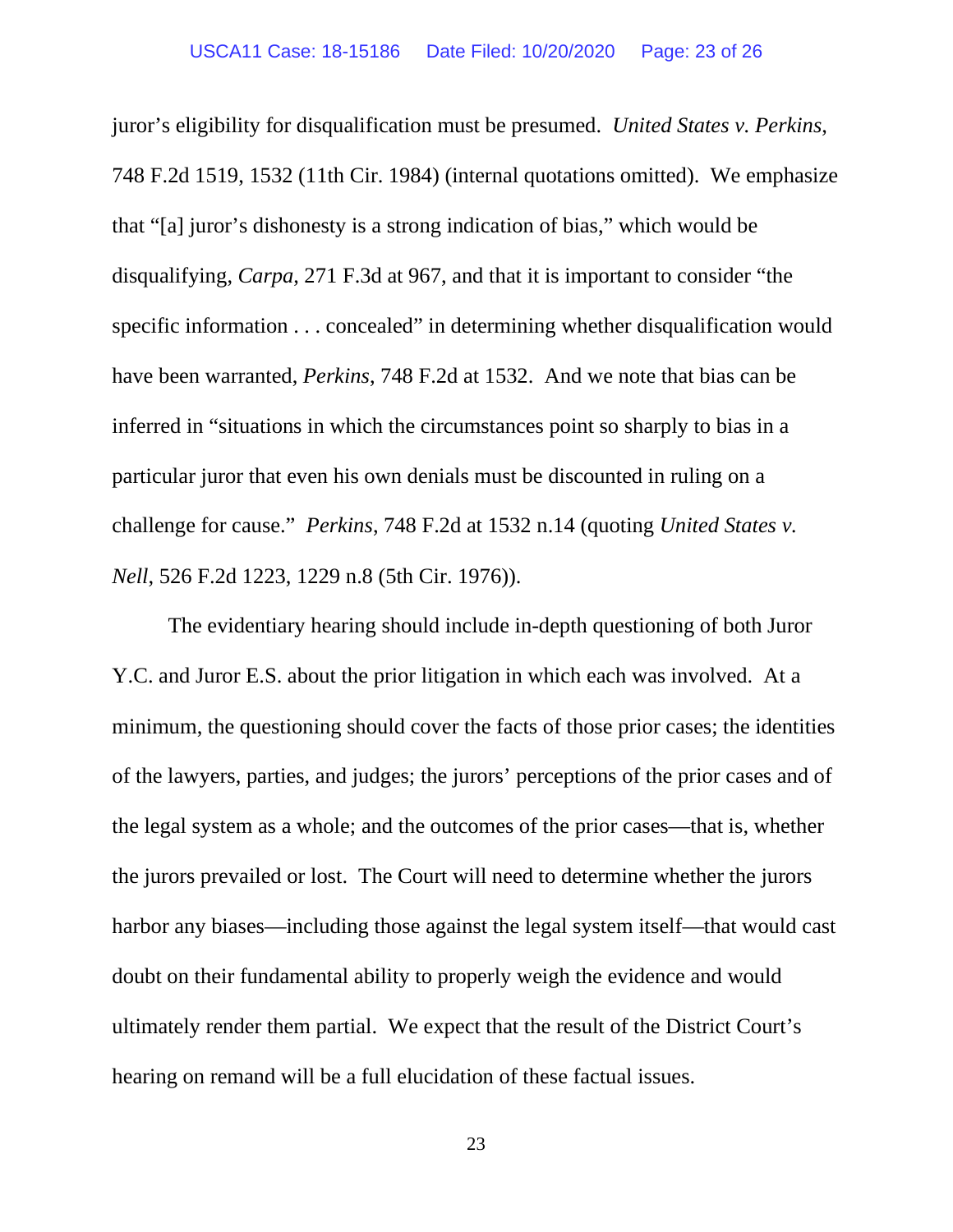When the evidentiary hearing has concluded, the District Court shall determine whether a new trial is warranted on the ground that either of the two jurors was challengeable for cause.

### IV.

For the foregoing reasons, we vacate the District Court's order denying First Transit's motion for a new trial and remand this matter with instructions that the District Court conduct an evidentiary hearing in conformance with this opinion.

## **VACATED AND REMANDED WITH INSTRUCTIONS.**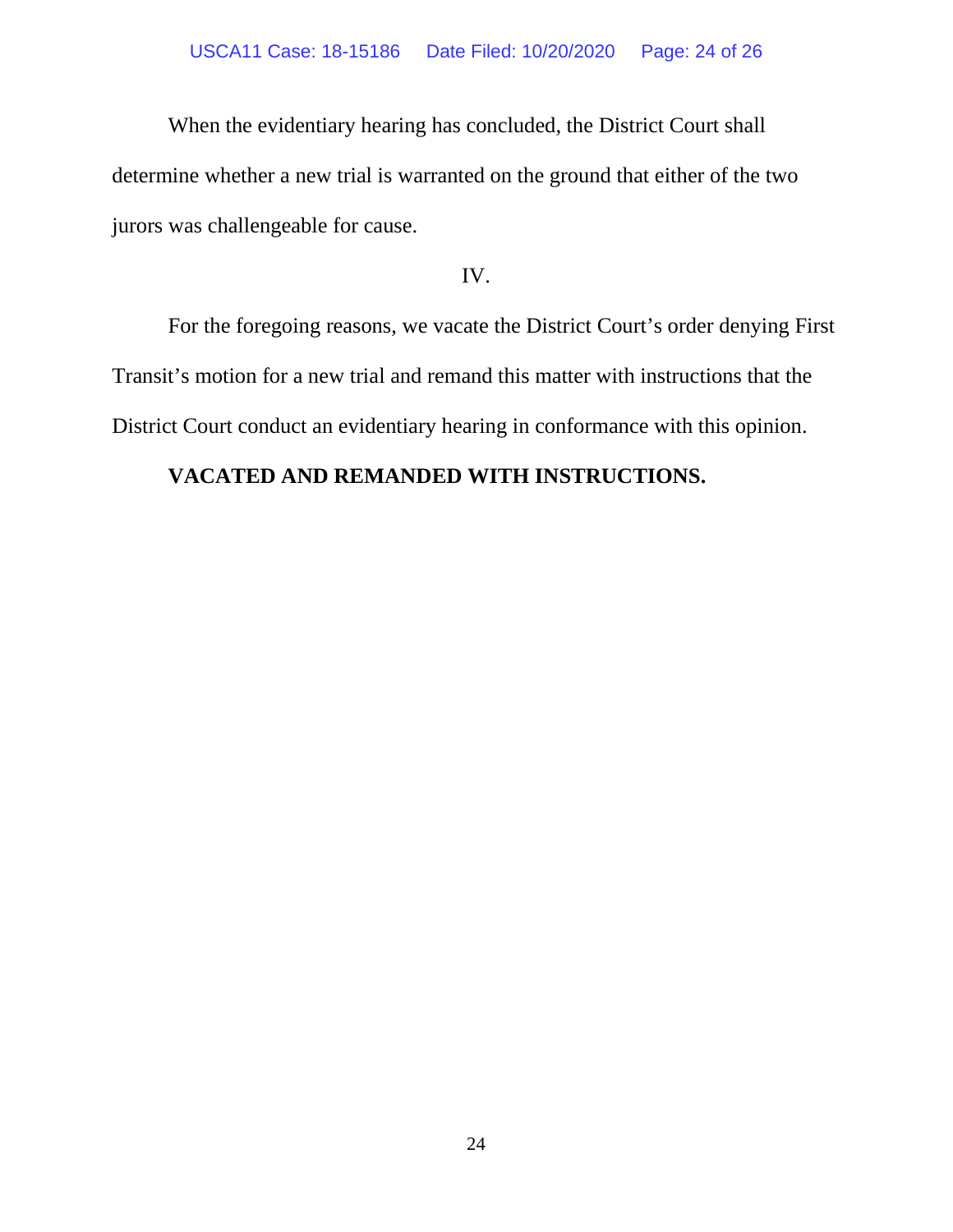## **U. S. DISTRICT JUDGE BETH BLOOM Juror Questionnaire in Civil Cases**

| Please answer fully all of the following questions: |                                                                                                                                                                                                       |
|-----------------------------------------------------|-------------------------------------------------------------------------------------------------------------------------------------------------------------------------------------------------------|
|                                                     | birth?<br>1. What<br>date<br>of<br>and<br>are<br>your<br>name                                                                                                                                         |
|                                                     | 2. Please describe your current employment, and past work history.                                                                                                                                    |
|                                                     |                                                                                                                                                                                                       |
|                                                     | 3. What is your educational background (i.e., grade school, high school, college, etc.).                                                                                                              |
|                                                     | 4. Please describe your spouse or partner's current and past occupation and describe his/her<br>educational background.                                                                               |
|                                                     |                                                                                                                                                                                                       |
|                                                     | 5. If you have any adult children, describe their level of schooling and/or employment.                                                                                                               |
|                                                     | 6. Have you served in the military? If so, please describe such service.                                                                                                                              |
|                                                     | 7. Have you ever served on a jury before? If so, state how many times; the type of case; whether<br>the trial was in state or federal court; if you reached a verdict and if you were the foreperson. |
|                                                     |                                                                                                                                                                                                       |

8. Would you briefly describe any personal hobbies and/or interests you have?

9. What newspapers and/or magazines do you read regularly? Also, what are your favorite T.V. shows and/or websites?

\_\_\_\_\_\_\_\_\_\_\_\_\_\_\_\_\_\_\_\_\_\_\_\_\_\_\_\_\_\_\_\_\_\_\_\_\_\_\_\_\_\_\_\_\_\_\_\_\_\_\_\_\_\_\_\_\_\_\_\_\_\_\_\_\_\_\_\_\_\_\_\_\_\_\_\_\_\_

\_\_\_\_\_\_\_\_\_\_\_\_\_\_\_\_\_\_\_\_\_\_\_\_\_\_\_\_\_\_\_\_\_\_\_\_\_\_\_\_\_\_\_\_\_\_\_\_\_\_\_\_\_\_\_\_\_\_\_\_\_\_\_\_\_\_\_\_\_\_\_\_\_\_\_\_\_\_

10. If you and/or a close family member or friend has ever been a party to a lawsuit (i.e., sued someone or been sued by someone) please describe the circumstances.

\_\_\_\_\_\_\_\_\_\_\_\_\_\_\_\_\_\_\_\_\_\_\_\_\_\_\_\_\_\_\_\_\_\_\_\_\_\_\_\_\_\_\_\_\_\_\_\_\_\_\_\_\_\_\_\_\_\_\_\_\_\_\_\_\_\_\_\_\_\_\_\_\_\_\_\_\_\_

\_